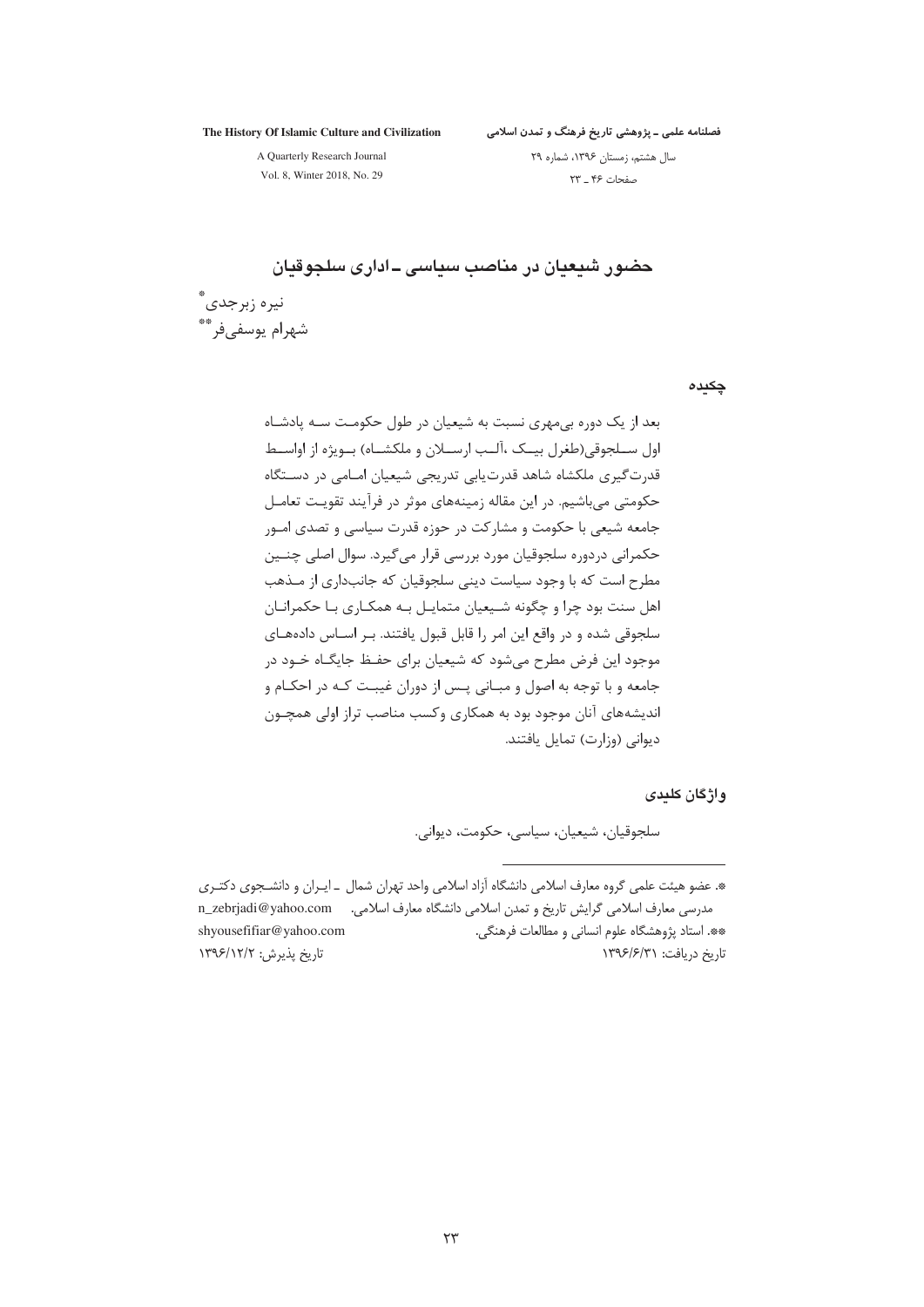#### طرح مسئله

گرچه شیعیان ٰ در دهه های نخستین استیلای سلجوقیان (۵۸۹ ـ ۴۲۹ ق) بر ایـران و عـراق، بـا کاهش حمایت حکام سلجوقی و سخت گیری آنان مواجـه شـدند؛ امـا وضـع در درازای حکومـت سلجوقيان بدين گونه نماند و شيعيان در عرصههاي مختلف سياسي و اجتماعي، نفوذشان افزايش و موجودیتشان تداوم یافت. براین|ساس ضروری است که این امر مورد واکاوی و تجزیه و تحلیل قرار گیرد تا چگونگی و چراپی تحول در نظر و عمل جامعه شیعی و نخبگان مربوطه روشن شود. مسئله تحقیق در این راستا چنین مطرح میشود که: نفوذ چشمگیر شیعیان و همکاری بـا دولـت (قدرت سیاسی)، تحت تأثیر وضعیت خاص شیعیان امامی ـ به لحاظ جهت گیـری سیاسـی دیگـر فرقه های شیعی در این دوره ـ بود و یا به جهت رشد جامعه شیعی ـ و نگرش خاص علمای شـیعی در همکاری با دولت و توانمندی علمی، اجرایبی و تمایـل حکومـت بـه بهـرهبـرداری از نماینـدگان برجسته شیعی در امر حکمرانی و در نهایت خواست درونی جامعه شیعی ـ بـود. بـرای بررسـی مسـئله موردنظر باید به سؤالاتی به شرح زیر پاسخ داده شود:

۱. زمینههای حضور و برقراری نفوذ نخبگان شیعه در دستگاه حکمرانی سلجوقیان چه بود؟

۲. آیا حضـور نخبگــان شــیعی در دســتگاه حکمرانـی سـلجوقی برآینـدی از توانمنـدیِهـا و ظرفیتهای سیاسی و اجتماعی جامعه شیعی در دوره موردِنظر بود؟ یـا متـأثر از تمایـل حکومـت سلجوقی در به کارگیری نیروی متفاوت از جامعه اهل سنت در امر حکمرانی بود؟

در ارزیابی سؤالات ذکر شده فرضیاتی به شرح زیر مطرح است که در خلال تحقیق بـدان هـا یرداخته مے شود:

۱. باتوجهبه اطلاعات و دادههای موجود چنین می توان گفت که بهدلیـل وجـود مخالفـتهـا، تندروی ها و حتی اقدام به نبرد مسلحانه توسـط اسـماعیلیه بـرای کسـب قـدرت، سـخت گیـری حکمرانان سلجوقی بیشتر در مورد باطنی ها و اسماعیلی ها بود و نسبت بـه شـیعیان امـامی روش مسالمتجویانه را اتخاذ نمودند و شیعیان امامیه نیز برای حفظ تشیع به همزیستی مسالمت آمیز با سلاجقه روی آوردند. این امر، عامل مؤثری برای ورود شیعیان در ارکـان حکـومتی و راهگشــای ورود آنان به دربار خلافت گردید، تا از طریق تصدی مشاغل و مناصبی مهم (مانند ریاست دیوان های استيفا، عَرِض و إشراف و حتى مقام وزارت) به حفظ جايگاه تشيع در جامعه كمك كنند.

١. آنچه در این پژوهش از اصطلاح شیعه و به تبع آن واژه تشیع مـوردنظـر اسـت، معنـای امامیـه (اثنـی عشـریه) میباشد. (ر.ک: پینوشت، ص ۴۰)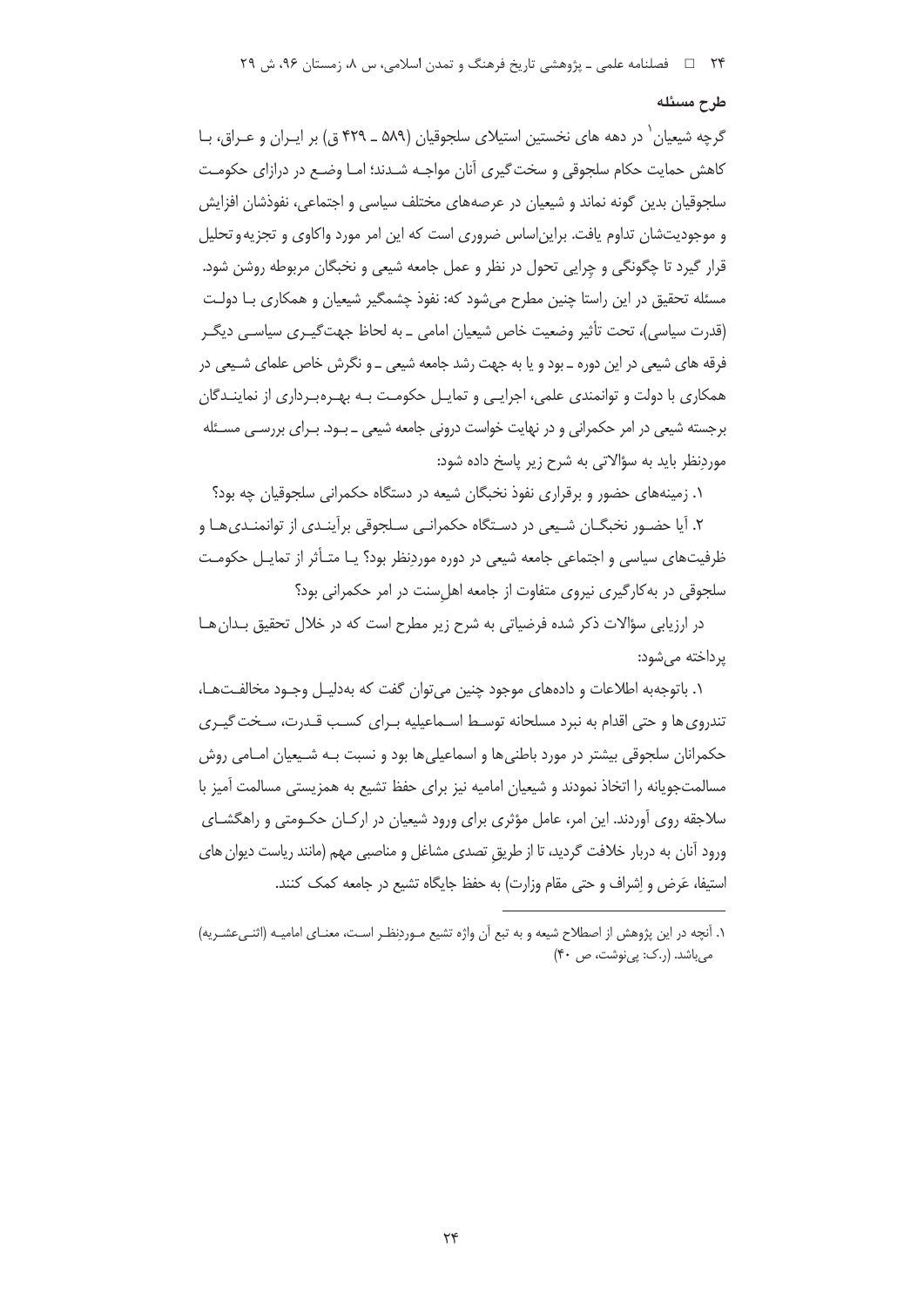۲. به نظر می رسد فتاوی عالمان برجسته شیعی و برداشت آنها از نوع حکومت و حاکم ــ کـه همکاری با سلطان جائر را از باب تقیه جائز میشمارد و پذیرش ولایت از سوی سلطان جائر را در شرایط خاصی مشروع می(باند ـ یکی از دلایل افزایش نفوذ شیعیان در امــور سیاســی و ورود بــه ساختار قدرت بود و از سوی دیگر دولت های شیعی برآمده در قرون سـوم، چهـار و پـنجم سـبب طرح دیدگاه های شیعی و خارج شدن شیعیان از انزوای سیاسی و افزایش توانمندی آنان در ابعـاد سیاسی شد. از این رو در این دوران شاهد تحولاتی در نوع برخورد با شیعیان از جمله: کاهش فشار بر آنان، توجه به شعایر مذهبی و افزایش منزلت اجتماعی شیعیان هستیم. علاوه بر ایـن، در بعــد علمی نیز در تداوم تلاش های پیشینیان و تدوین آثار و کتاب های شـیعی، رونـق فقهـی مکاتـب شیعیان سبب افزایش توانمندی علمی و حضور چشمگیر آنان در مناصب اداری و دینی گردید.

#### مقدمه

تعامل، لازمه رشد و شکوفایی جـوامع بـشری اسـت. تجربیات جوامع گذشته در نحوه همزیستی ادیان و مذاهب مختلف در یک جامعه وجود داشته و امروز بایســتی بازشناسـی شـود. از جملــه در حوزه سیاست، مذهب سنت و شیعی توانسته اند در یک ساختار سیاسی بـا یکـدیگر کـار کـرده و رقابت سیاسی داشته و در راستای رشد و تعـالی جامعــه اســلامی بکوشــند. در ایــن مقالــه قصــد بازشناسی و مرور این تجربه را داریم که از آن رهگذر میزان ظرفیتهای تجربه شده در تعامـل و سازگاری سیاسی مسلمانان را کشف و بررسی کنیم. بنابراین اگـر بخـواهیم در عصـر حاضـر بـه تعامل مثبت و سازنده بـرسیم، مطالعه و بررسی زمینهها و بسترهای تعامل و هم گرایی در گذشته تاریخی می تواند الگوی بسیار خوبی برای تعامل در عصر حاضر در اختیار ما قرار دهد. عــلاوه بــر این مطالعه و بررسی علل و عوامل تعامل سیاسی و حضور شیعیان در دستگاه دولت سـلجوقیان می تواند دستاوردهای ارزشمندی در راستای کشف و فهم فرآیند پویایی تـاریخ شـیعه امـامی بـه همراه داشته باشد. سلجوقیان که در قرن های پنجم و ششم هجـری بـر بخـش هـای بزرگـی از آسیای غربی شامل ایران کنونی، شام و عراق فرمانروایی داشتند و با درگیـری، جنگ و از بـین بردن حکومت آل بویه در بغداد مسلط شدند به حمایـت از اهــل ســنت و تحــت فشــار قــرار دادن جریان های شیعی پرداختند؛ ازاین٫رو باعث کمرنگ شدن حضور شیعیان گردیدند. ولـی شـیعیان از فعالیت نایستادند و در عرصه های مختلف و حتی دستگاه حکومتی سلجوقیان حضور پیدا کـرده و به مناصب مختلفی دست یافتند. در ادامه با اشاره به سیاست دستگاه حکومتی سلجوقیان نسبت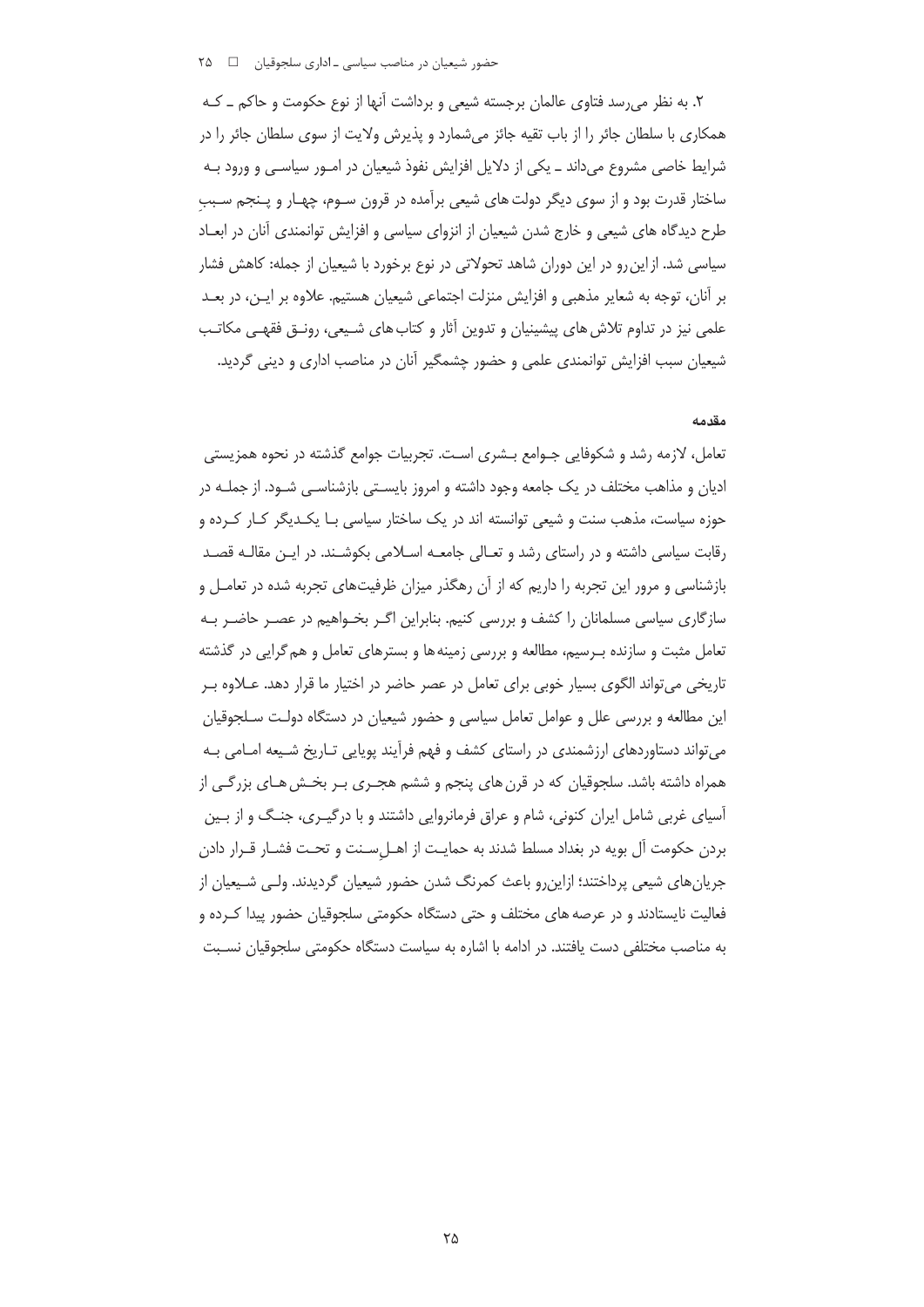۲۶ فصلنامه علمی ـ یژوهشی تاریخ فرهنگ و تمدن اسلامی، س ۸، زمستان ۹۶، ش ۲۹ به شیعیان، چگونگی حضور آنان در مناصب سیاسی اداری دستگاه سـلجوقی را بررسـی خـواهیم کرد. روش تحقیق در این مقاله همان روش مرسوم تحقیقات تاریخی است بـدین شـکل کـه در این روند، شکل گیری نظریات راهبر و نیز تحلیل حوزه عمل سیاسی نخبگــان سیاســی شــیعه در حکومت سلجوقی مورد بررسی و تحلیل قرار می گیرد.

# اوضاع سياسي و مذهبي شيعيان در دوره سلجوقيان

سلجوقیان با غلبه بر غزنویان و آلبویه، سرزمین وسیعی از جیحون تا انطاکیه را تا پایـان دوره ملکشـاه (۴۸۵ ـ ۴۵۵ ق) به سیطره خویش درآوردند. ٰ در اوایـل دوران حکمرانـی سـلجوقیان بـه ویـژه در دوره طغرل بيگ (۴۵۵ ــ ۴۲۹ ق)، آلب ارسلان (۴۶۵ ــ ۴۵۵ ق) و ملكشاه سلجوقي (۴۸۵ ــ ۴۶۵ ق) <sup>۲</sup> آنان برای تثبیت حکومت، مخالفان خود را محدود کرده و بر شیعیان سخت گیری می کردند. از جمله به امر طغرل، شيعيان بر منابر لعن و نفرين شدند. <sup>۳</sup> ابن عمادحنبل*ي مي ن*ويسد:

طغرل بیک بر عراق تسلط یافت و رافضه (شیعیان) را قلعوقمع کرد و شعائر آنها ، ا از سن پر د.

علاوه بر این برخی دیگر از منابع نیز آوردهاند که:

رافضيان در بغداد وادار شدند عبارت «حي على خير العمل» را ترک کنند و موذنـان ايشان مجبور بودنـد در اذان صـبح بعـد از عبـارت «حي على الفلاح» دو مرتبـه بگويند: «الصلاه خير من النوم» و عبارت «محمد و على خير البشر» را از سـردر همـه مساجد و مساجد شیعه یاک کنند و شعرسرایان، از بـابالبصـره تـا بـابالکـرخ قصیده هایی در مدح صحابه می سرودند و والی شهر دستور به قتل ابی عبدالله بن جلاب بزرگ شیعیان داد که به شیعهگری تظاهر می کرد. شیخ طوسی از بغـداد گريخت و خانهاش ,ا غا<sub>د</sub>ت کردند.<sup>۵</sup>

براساس گزارش منابع تاریخی، این سخت گیری بیشتر در مـورد بـاطنی هـا و اسـماعیلی هـا

- ٢. ر.ك: حسيني يزدي، *العراضة في الحكاية السلجوقيه*، ص ١٨١.
	- ٣. ابن|ثير، *تاريخ بزرگ اسلام و ايران (الكامل)*، ج ٨، ص ٩٧.
	- ۴. حنبلي، *شذرات الذهب في اخبار من ذهب*، ج ع، ص ۴۴۲.
- ۵. ابن اثير، الكامل، ج ١٢، ص ١٤٠ ابن كثير، البداية و النهاية، ج ١٢، ص ١٤.

١. حسيني، زبدة التواريخ: اخبار امرا و يادشاهان سلجوقي، ص ١٠١.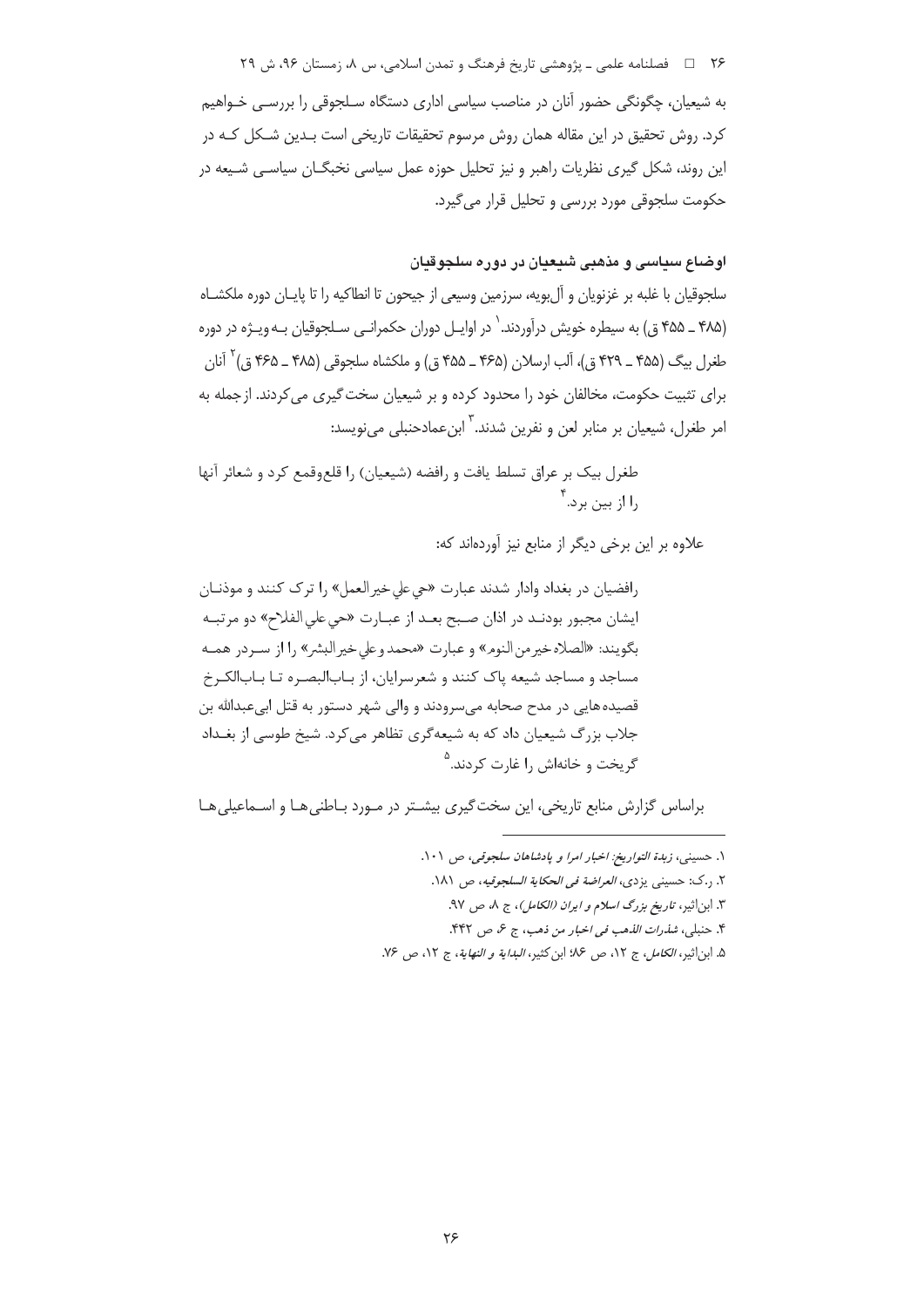بوده` که به دنبال کسب قدرت بودهاند و به عنوان هواداران دولت فاطمی مصر در ایران به شــمار می,رفتند. در این شرایط سیاستمداران سلجوقی انگیـزه خاصـی در مخالفـت بـا شـیعیان امـامی نداشتند و حتی شاهان سلجوقی نسبت به سادات و اکابر شیعه به نظر احترام مـی نگریســتند و در توفير و ترفيـع آنــان اهتمــام داشــتند.<sup>۲</sup> ملكشــاه و خواجــه نظــامالملــک آنــان را عطايــاي بســيار می بخشیدهاند و علمای فریقین به دیدار عالمان شیعی می رفتند. از جمله اینکه خود خواجـه بـا آن علو مقام، برای بهره بردن از درس شیخ جعفر دوریستی که از علمای شیعی بـود، <sup>۳</sup> هــر دو هفتــه یکبار به دوریست (طرشت فعلی) میرفت.<sup>۲</sup>

همچنین عبدالجلیل نقل می کند:

مجد الملک به رغم اینکه شیعه بود با اهل سنت به خوبی رفتار می کرد و عـدالت را نسبت به همه اجرا میکرد و شیعه را بر مکاتب اهلسنت مقدم نمیداشت.<sup>۵</sup>

و نيز شيعيان در اقامه تعزيه خامس آل عبا آزادانه عمل مي كردنـد و بــا خانـدان ســلجوقي و دیگر اکابر عصر، پیوند زناشوئی برقرار می کردند. حتی خواجه دخترخود را به پسـر سـید مرتضـی قمی داد<sup>۶</sup> که از نقیبان سادات بود.<sup>۷</sup> البته، این امر معلول نقش دقیق و مثبتی بود که شیعه امامیــه در آن عصر ایفا کرده است.

پس از مرگ ملکشاه (۴۸۵ ق) و آغاز حکومت سنجر (۵۲۶ ـــ ۴۹۰ ق) و اسـتقرار وي در خراسـان در سال ۴۹۰ ق شرق ایران کم کم به آرامش رسید اما جنگ هـای جانشـینی در غـرب همچنـان ادامه یافت.^ در این دوره شاهد گسترش نفوذ وزراء و دیوانیان شیعه در بدنــه حکومـت هســتیم ٌ

- ١. قزويني، أثارالبلاد و اخبارالعباد، ص ۴۱۳. ۲. قزوینی راز*ی، النقض،* ص ۱۴۵. ٣. همان، ص ٨٣ ـ ٨۴. ۴. همان، ص ۱۴۵
	- ۵. نک: قزوینی راز*ی، النقض، ص* ۳۹۴.
	- ۶. عبدالجليل قزويني رازي، *النقض، ص* ٢٨٢.
		- ۷. ر.ک: بیهقی، *تاریخ بیهق*، ص ۷۴.
		- ٨. ابن اثير، *الكامل،* ج ١٠، ص ١٣٨.
- ۹. طوسی، *سیر الملوک (سیاستنامه)*، ص ۲۱۷ ـ ۲۱ و ۲۵۵ ـ ۲۵۴: صاحب راحه الصدور نیز از ایـن مـیiالـد کـه دبیران رافضی یا اشعری در رأس امور باشند او می نویسد: «کدام فساد از این بدتر است که دبیـری رافضـی یـا اشعری در رأس امور باشند و قلم در املاک مسلمانان کنند». (ن.ک: همان، ص ۳۲)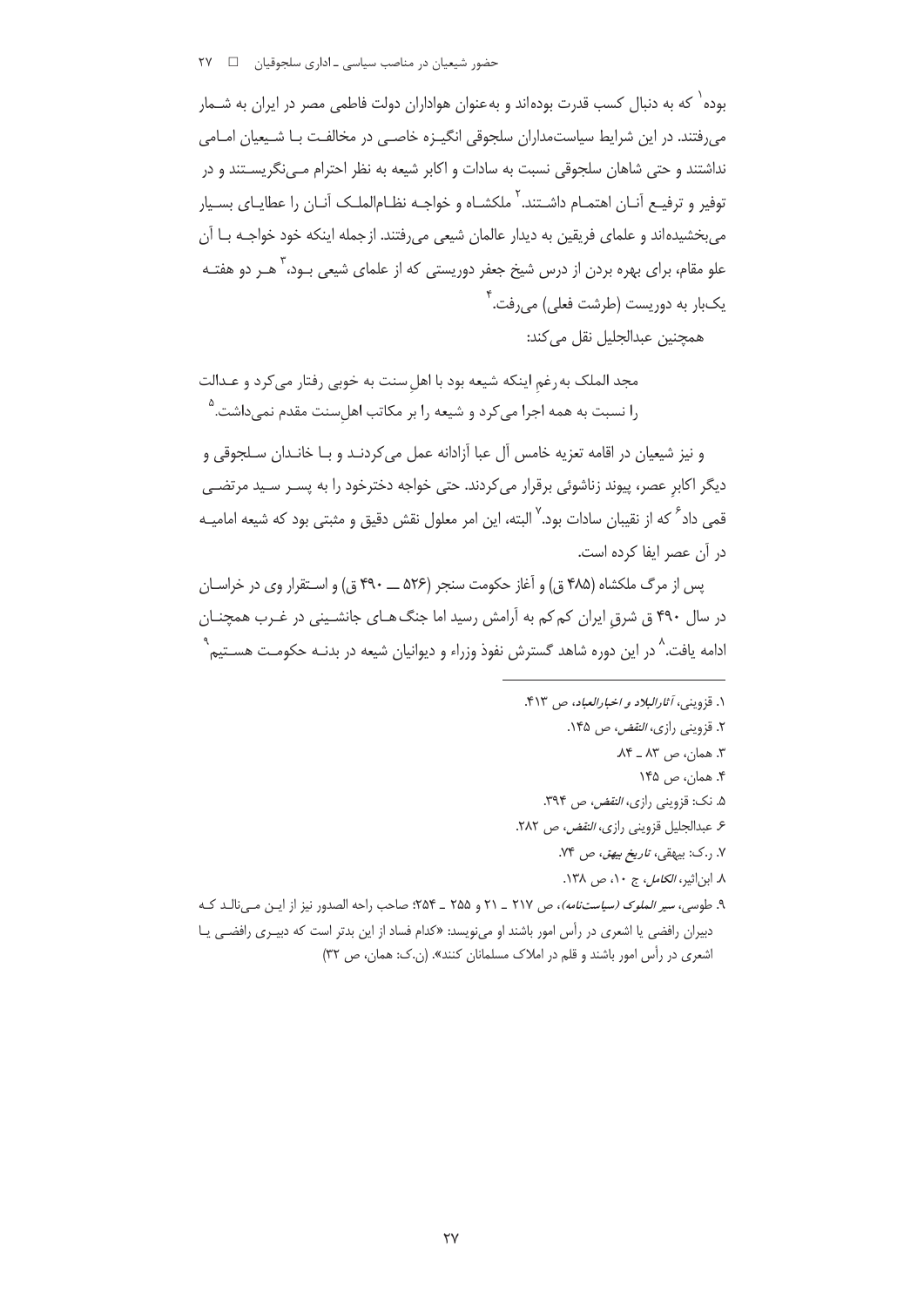۲۸ = = فصلنامه علمی ـ یژوهشی تاریخ فرهنگ و تمدن اسلامی، س ۸، زمستان ۹۶، ش ۲۹ و شیعیان نسبت به ادوار دیگر مقتدرتر و از اعزاز و احترام بیشتری برخوردار بودند، به طوری که در مقامات عالی سیاسی نفوذ یافتند.<sup>\</sup>

۱. دیدگاه فقهی علمای شیعه درباره حاکمان جائر بحث از حاکم جائر همواره در اندیشه فقهی سیاسی علمای شیعه مطرح بوده است و هـر کـدام از فقها با توجه به دیدگاه ها و مبانی علمی خود در این زمینه نظریهپردازی کردند. این بحث در متون فقهی به عنوان یک موضوع مستقل مطـرح نشـده و هنگـام بحـث از عنـاوینی ماننـد قضـاوت، امربهمعروف و نهی از منکر، بیع و مکاسب محرمه مطرح می شده است. آ

از دیدگاه شیعه، مشروعیت حاکم زمانی بدست می آید که از سوی امام معصوم ﷺ و یا نایب او منصوب یا مأذون باشد. در این بین بحث حاکم جائر و حکومت جور، ارتبـاط دقیقـی بـا بحـث امامت و موضوع غیبت دارد. در زمان حضور ائمه معصومین ﷺ تبعیت از آنان و رهب ری ایشــان، مشروعیت هرگونه حکومتی را نزد شـیعیان مخـدوش مـی کـرد. پـس از جریـان غیبـت و عـدم دسترسی به امام، شیعیان در مسئله حکومت و حاکم با چالش مواجه شدند و اصل بنیـادین تفکـر سیاسی شیعه بر غیرعادلانه و غصبی بودن هرگونـه حکـومتی در عصـر غیبـت، اسـتوار گشـت. از این رو، هرگونه نظام سیاسی از منظر اندیشه سیاسی غالب علمـای ایـن دوره فاقـد مشـروعیت تلقی شده و تعامل با چنین حکومت هایی جائز شمرده نمیشد. به تـدریج مفهـوم جـائر از حالـت اجمال در اوایل غیبت کبری به مفهومی مفصل و دارای فروع مختلف تبدیل گردید. به این معنـا که فقها در ابتدا معتقد بودند حاکم باید امام معصوم باشد اما به مرور زمان به این نتیجه رسـیدند که حد وسطی نیز می توان قائل شد و به تفصیل بیان کردند که حاکم یا امـام معصـوم اسـت یـا نایب او که عادل هستند و در غیر این صورت اگر اذن نداشته باشد جائر هستند که بـاز یـا جـائر موافق است یا مخالف و یا کافر.<sup>٬</sup> در نهایت به این نتیجه رسیدند که در زمان غیبت مــ<sub>ـه</sub> *تـ*وان از حکومت عدل نیز سخن گفت. ازاین رو گفتمان سیاسی شیعه از سال ۳۲۹ ق تا ۹۰۵ ق بر رویکرد سلطان عادل بنا نهاده شد.<sup>۲</sup>

١. بنداری اصفهانی، *زبدة النصره و نخبة العصرة (تاريخ سلسله سلجوقی)*، ص ١۴ \_ ١٣ و ١٧ \_ ١۶.

٢. مفيد، *اوائل المقالات في المذاهب و المختارات*، ص ٥٨٧؛ انصارى، كتا*ب المكاسب*، ج ١، ص ٢١٣؛ احمـدى طالشـيان، تحول مفهوم حاكم جائر در فقه سياسي شيعه، ص ٣٤.

٣. حلي، شرايع الاسلام في مسائل الحلال و الحرام، ج ٢، ص ٢۶۶.

۴. کدیور، تح*ول گفتمان سیاسی شیعه در ایران*، ص ۱۵.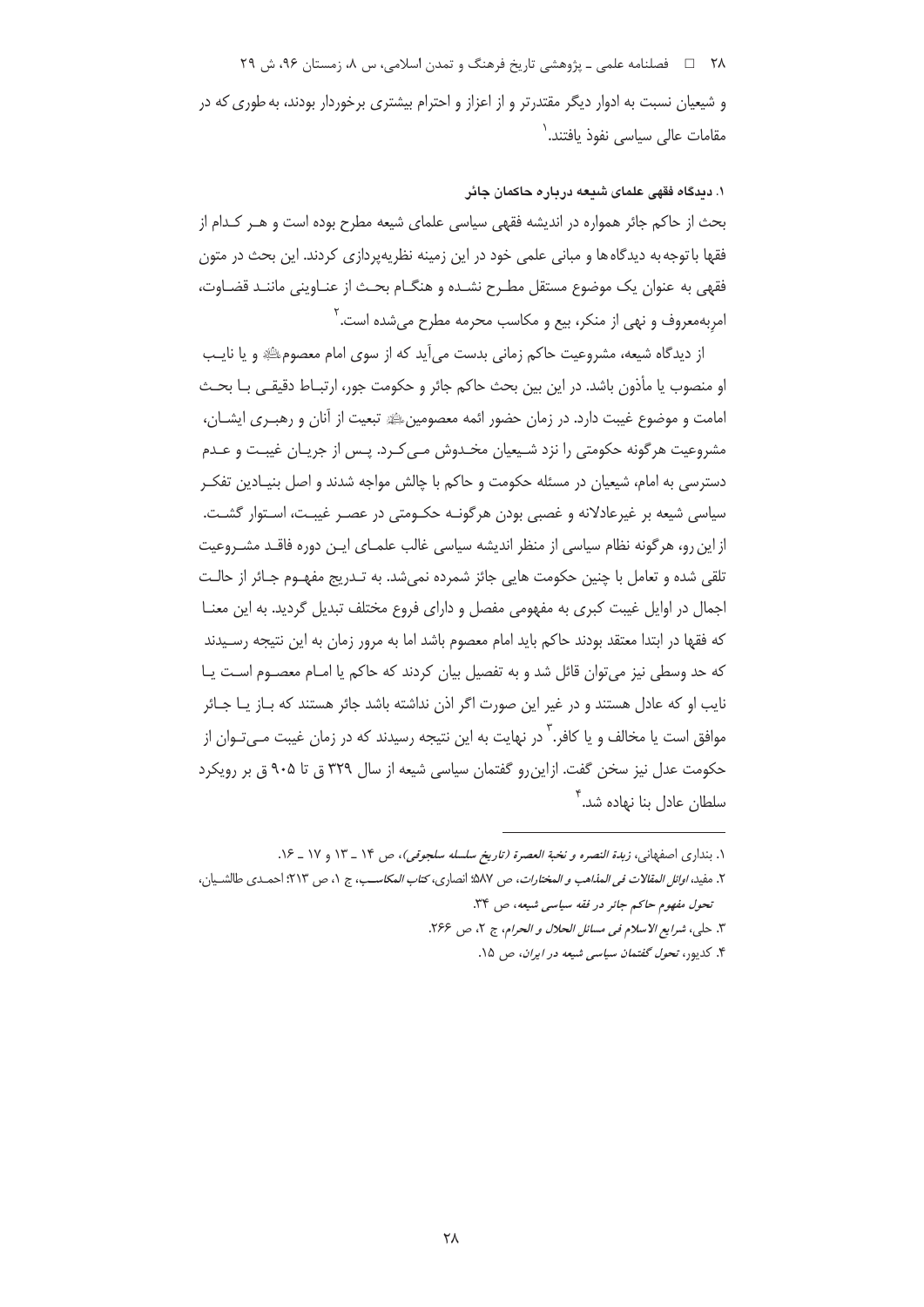## ۔<br>حضور شیعیان در مناصب سیاسے −اداری سلجوقیان ۲۹

از این دوره به بعد در اثر رشد فقاهت و اجتهاد شیعی، دیدگاههای علمای بـزرگ شـیعی نیـز متحول شد. آنان علاوه بر تبیین مسئله غیبت، استمرار امامت و دفع شـبهات، بـه تشـریح نظـام سیاسی مبتنی بر دیدگاه شیعه روی آورده و سعی کردند تماس و ارتباط میان شیعیان و حکومـت را موجه کنند و مشارکت آنان را در درجه ای از امور عامه اجازه دهند. به عنوان نمونه شـیخ مفیـد (۴۱۳ \_ ۳۳۶ ق) در كتاب *اوايل المقالات* بحثي را با عنوان «في معاونه الظالمين» مطرح مبي كنـد که درباره نحوه ارتباط و همکاری با حاکم ظالم است. ٰ سید مرتضی (۴۳۶ ـ ۳۵۵ ق) در رساله ای با عنوان «في العمل مع السـلطان» درصدد بررسي همكاري با حكومت در زمان غيبـت برمـي]يـد.<sup>٢</sup> ابوالصلاح حلبي (۴۴۷ \_ ۳۴۷ ق) در كتاب *الكافي في الفقه* به بحث «حاكم جائر و نحوه تعامل با آنها» می پردازد. <sup>۳</sup> شیخ طوسی (۴۶۰ ــ ۳۸۵ ق) نیز در آثاری چون *النهایه* آرای جدیدی را پیرامون حکومت مطرح نموده است.<sup>۴</sup> حسن بن طبرسی نیز همکاری نخبگان بـا حکومـت غاصـب را بـه شرط رفع مشکلی از جامعه اسلامی، دفاع از حق و امر به معروف و نهی از منکر، جائز می شــمارد.<sup>۵</sup> وی بر سیاست تقیه نیز تأکید نموده و آن را برای حفظ دین، جان و مال لازم می دانسـت. <sup>۶</sup> یکــی دیگر از فقهای این دوره ابن ادریس (۵۹۸ ــ ۵۴۲ ق) است که در ادوار فقه اجتهادی شیعه، ظهـور وی را مقارن عصر گسترش استدلال در مسائل اجتهادی در نظر میگیرند.' بیشترین بحث هـای مربوط به حاکم جائر در کتاب *سرائر* وی بیان شده است. او نیز همکاری با سلطان جائر را از باب تقیه جائز میشمارد و پذیرش ولایت از سوی سلطان جائر را در شرایط خاصی مشروع میدانـد.^ از مجموع آرای آنان دو نکته کلی را می توان استخراج نمود: ۱. با توجـه بـه دوران غیبـت و عـدم

١. مفيد، اوائل المقالات في المذاهب و المختارات، ص ١٣٨. ٢. علم الهدى، رسائل الشريف المرتضى، ج ٢، ص ٨٩. ٣. حلبي، الكافي في الفقه، ص ٩٢، ١٠١ و ۴۲۳. ۴. طوسی، *النهایه*، ص ۳۰۲. ۵. طبرسی، *مجمع البیان فی تفسیرالقرآن*، ج ۵، ص ۴۱۹. ۶ـ قابل ذکر است مباحث طبرسی در باب سیاست، منحصر به عصر حضور امام است و از منصب سیاسی فقیـه در عصر غیبت ذکری به میان نیاورده است. (ن.ک: عارفی، *اندیشه سیاسی طبرسی*، ص ۶۰) ۷. جناتي، *ادواد اجتهاد از ديدگاه مذاهب اسلامي*، ص ۲۶۱. ٨. حلي، *السرائر*، ج ٢، ص ٢٠٢؛ فقيه معاصر اين دوره ابن ادريس (٥٩٨ \_ ٥۴٢ ق) نوه دخترى شيخ طوسـى اسـت که در ادوار فقه اجتهادی شیعه، ظهـور وی را مقـارن عصـر گسـترش اسـتدلال در مسـائل اجتهـادی در نظـر می گیرند. (ن.ک: جناتی، ادوار اجتهاد از دیدگاه مذاهب اسلامی، ص ٢۶٣)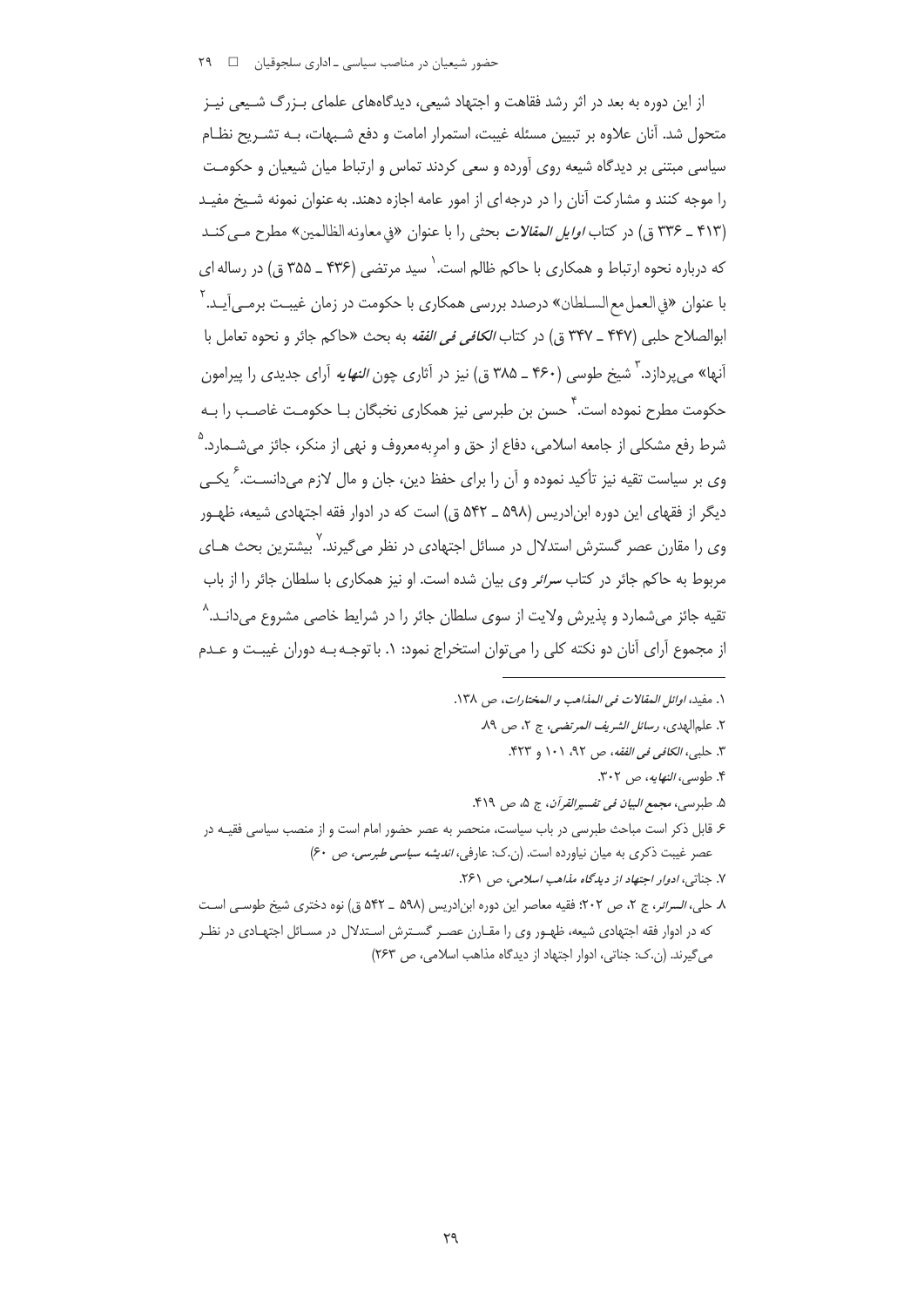۳۰٪ = فصلنامه علمي ـ پژوهشي تاريخ فرهنگ و تمدن اسلامي، س ۸، زمستان ۹۶، ش ۲۹

دسترسی به امام معصومﷺ همکاری و تعامل با حاکم جائر یا متغلب با توجه بـه شـرایط (رعایـت منافع شيعيان، رفع ستم از آنها، احقاق حق و ابطال باطل، در حالت اجبار، اضـطرار و تقيـه) جـائز است، البته همکاری نباید موجب معصیت شود و باید احکام خود را پیاده کرد. ۲. مسئولیتپذیری از حاکم متغلب، گرچه به ظاهر از سوی آنان است و مأمور به ظاهر، مـأمور حـاکم جـائر شـناخته مي شود، درواقع اين افراد از سوى امام زمان ﷺ نصب شده و به انجام وظيفه مي پردازند.

باتوجه به نکته دوم شاید بتوان گفت که اصل ولایت مبنای اصلی همکاری و پذیرش ولایت از حاکمان جور را تشکیل میدهد. آنها از این راه میخواستند به ولایت و ولی امری مردم برسند تا براساس دیدگاه شیعی شخصی که مأذون از طرف امام است بر آنهـا حکومـت کنـد تـا از ایـن طریق احکامی که اجرا می شود، شرعی باشند.<sup>\</sup> ایـن تحـول دیـدگاه فقهـای شـی*عی*، در اندیشـه شیعیان درباره تعامل با حکومت تأثیر گذاشت. ازاین رو از این زمان شاهد افزایش همکـاری آنـان با حکمرانان سلجوقي هستيم.<sup>۲</sup>

۲. عوامل مؤثر در تعامل شیعیان با دولت سلجوقیان

الف) اندیشه دستیابی به قدرت و خارج شدن از انزوای سیاسی

اندیشه دستیابی به قدرت سیاسی و روحیه استقلال طلبی در قالب شکل گیری دولتهای شیعی در قرون سوم تا پنجم هجری توانست شیعه را بیشتر معرفی کنـد و موجـب قدرتمنـد شـدن تشـیع گردد. قدرتگیری دولت هایی مانند آل|دریس (۳۷۵ ـ ۱۷۲ ق)، علویان طبرستان (۳۱۶ ــ ۲۵۰ ق)، آل ہویه (۴۴۷ ــ ۳۳۴ ق)، فاطمیان مصر (۵۶۴ ــ ۳۵۹ ق)، دولت محلی بنی مزید در حلـه (۵۴۵ ـــ ۴۰۶ ق) و نزدیکی خاندان های شیعی به بدنه قدرت هم چـون آلِبریـد، آلِفـرات و آلِنوبخـت در قـرون سوم و چهارم زمینه طرح دیدگاههای شیعی و خارج شدن از انـزوای سیاسـی را مهیـا کردنـد. بـا این شرایط به نظر می٫رسید سلاطین سلجوقی باید در نگاه و رابطه بـا شـیعیان تغییراتـی ایجـاد نمایند و حضور شیعیان و رشد روزافزون آنان را در جامعه اسلامی جدی تـر بگیرنـد. ازایـن رو بـه تدریج برخورد با علویان و شیعیان صورت دیگری بـه خـود مـی گیـرد و در همـین دوران تحـول عظیمی در نوع رابطه با شیعیان پدید آمد و شاهد نزدیکـی بیشـتری میـان دسـتگاه حکـومتی و شيعيان هستيم.

۱. احمدی طالشیان، ت*حول مفهوم حاکم حائر در فقه سیاسی شیعه*، ص ۹۵. ۲. جناتي، *ادوار اجتهاد از ديدگاه مذاهب اسلامي،* ص ۲۶۱.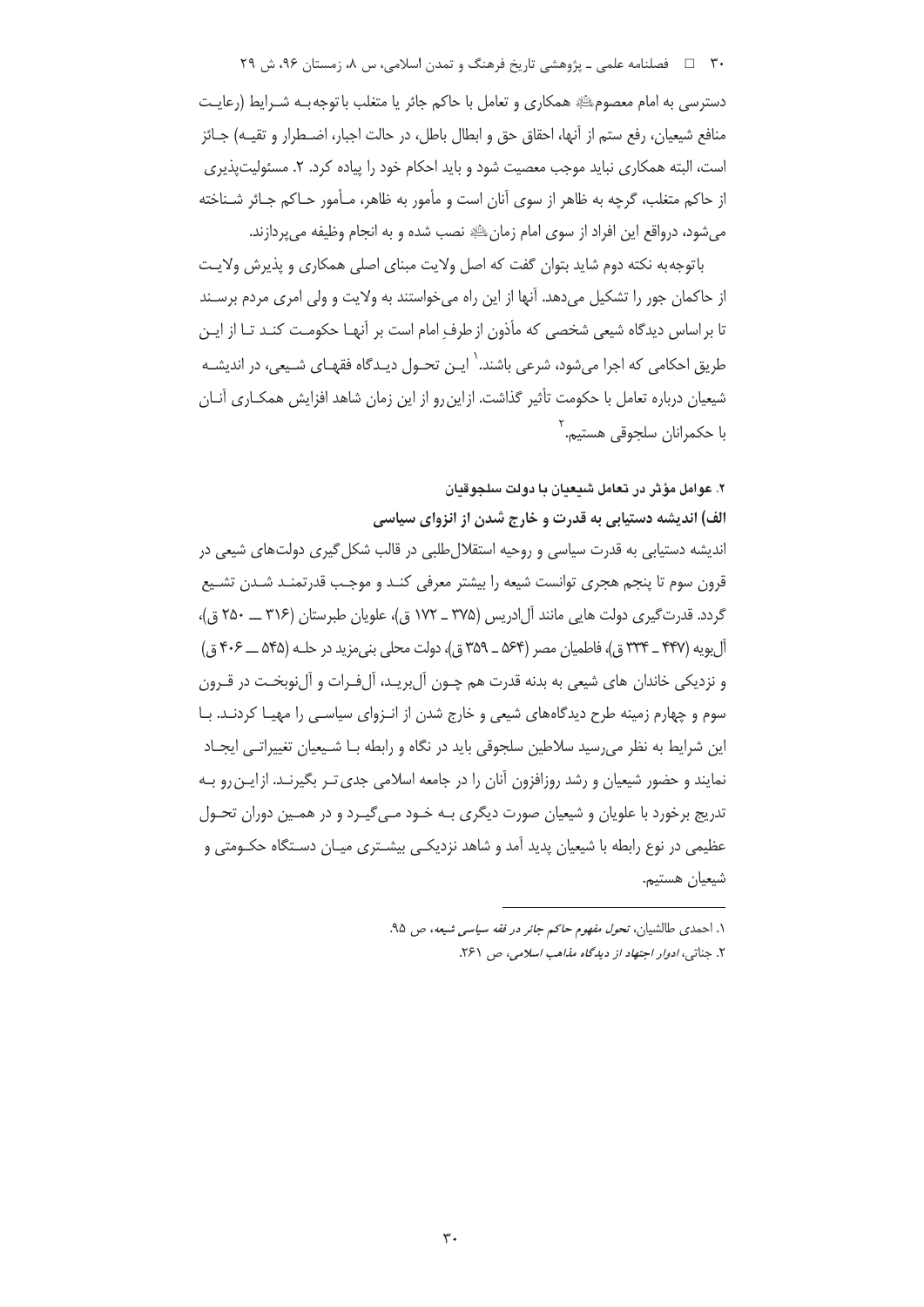ب) افزایش توانمندی علمی شیعیان

در بعد علمی نیز در تداوم تلاش های پیشینیان، عصر آل بویه بسـتر رونــق و شــکوفایی علمــی و فرهنگی مضاعفی را برای شیعیان فراهم کرد. بنابر واکاوی های انجـام شـده در تـاریخ تشـیع در عصرسلجوقیان، از مختصات این دوره ــ بهویژه نیمه دوم سده پنجم و سرتاسر قرن ششم هجری ـ گسترش روز افزون مدارس دینی در نواحی مختلف بلاد اسلامی` و تربیت عناصر ورزیده علمی و فرهنگی ٔ و تدریس و تتبع در علوم دینی و به دنبال آن تدوین آثار و کتابهـای شـیعی، رونـق فقهی مکاتب شیعیان و سازمان دهی نهاد مرجعیت شیعی به همراه طرح آرای علما پیرامـون فقـه سیاسی و اجتماعی، اعتبار علمی شیعیان را افزایش داد و موجب تبدیل آنها به هسته ای فکـری و عقیدتی در جامعه شد که این منزلت شایسته احترام، در عمومی سازی فرهنگ تشیع در دوره های بعد مؤثر بود. شکل گیری مکتب حله در عراق که یکی از پررونق ترین مراکز آمـوزش شـیعیان در این دوران بود، از نمونه های این توانمندی به شمار می رود. ایــن مکتـب در امتـداد مکتـب شـیخ طوسی و به لحاظ فقهی و کلامی یک مرحله قاطع در تاریخ تفکر شیعه امامی به حساب می آیـد، زیرا برجسته ترین عالمان شیعه در قرون هفتم تا هشتم یا در ایـن شـهر تحصـیل کردنـد یـا بـه روشنی تحت تأثیر اندیشههای شکل گرفته در این شهر بودند. ``

ج) انديشه مسالمتأميز عالمان أكاه شيعي بر حفظ حيات و استقلال شيعه میتوان گفت که زیربنا و شالوده تفکر شیعیان در تعامل با اندیشه اهل سـنت بـر حفـظ حیـات و استقلال بنا نهاده شده بود و تلاش همه جریان های فعال شیعی بهنوعی برای دسـتیابی بــه ایــن

۱. عبدالجلیل رازی قزوینی با اشاره به مدارس مربوط به شیعیان و سادات نوشته است: «اگـر بـه تعدیـد مـدارس سـادات مشغول شويم، در بلاد خراسان و حدود مازندران و شهرهاى شام از حلب تا حران و از بلاد عراق چون قم و كاشان و آبه که مدارس چند است و کی بوده است و اوقاف چند، طومارات کتب خواهد». (نک: قزوینی رازی، *النقض، ص ۳*۸ ـ ۳۴) ۲. ستارگان قدر اول آسمان علم و فضیلت شیعه، اکثراً در این عهد بهظهور رسیدند، عالمان برجستهای که با جهـد فراوان و تأسی از فرمایشات ائمهﷺ و با تربیت شاگردان و نگارش تألیفات ارزشمند در گسترش مفاهیم مذهب تشیع نقش بارزی داشتند. که این امر خود، یکی از ارکان تعالی حیات شیعه و گسترش فرهنگ تشیع، محسوب میگردد. عالمان بزرگی چون: سید مرتضی علم الهدی (۴۲۶ ق)، شیخ طوسی (۴۶۰ ق)، ابوالحسن علی بن زید بيهقي (۴۹۹ ق)، فتّال نيشابوري (۵۰۸ ق)، فضل بن حسن طبرسي (۵۴۸ ق)، ابوالفتوح رازي (اواسـط قـرن ششــم ق)، قطب الدين راوندي (۵۵۳ ق)، عبد الجليل رازي قزويني (۵۶۰ ق)، ابن شهر آشوب (۵۸۸ ق) و تعداد كثير ديگري در حوزههای مختلف علوم اسلامی و محض ظهور کردند. (ر.ک: رازی، *فهرست منتجب السدین*، ص ۳۲ و ۶۲؛ افنـدی، رياض العلما و حياض الفضلا، ج ٣، ص ٣٧٧: ج ع ص ٥٤ و ساير منابع رجالي)

٣. ر.ک: کرکوش الحلی، *تاریخ حله*، ج ١، ص ٣٩ ـ ١٩.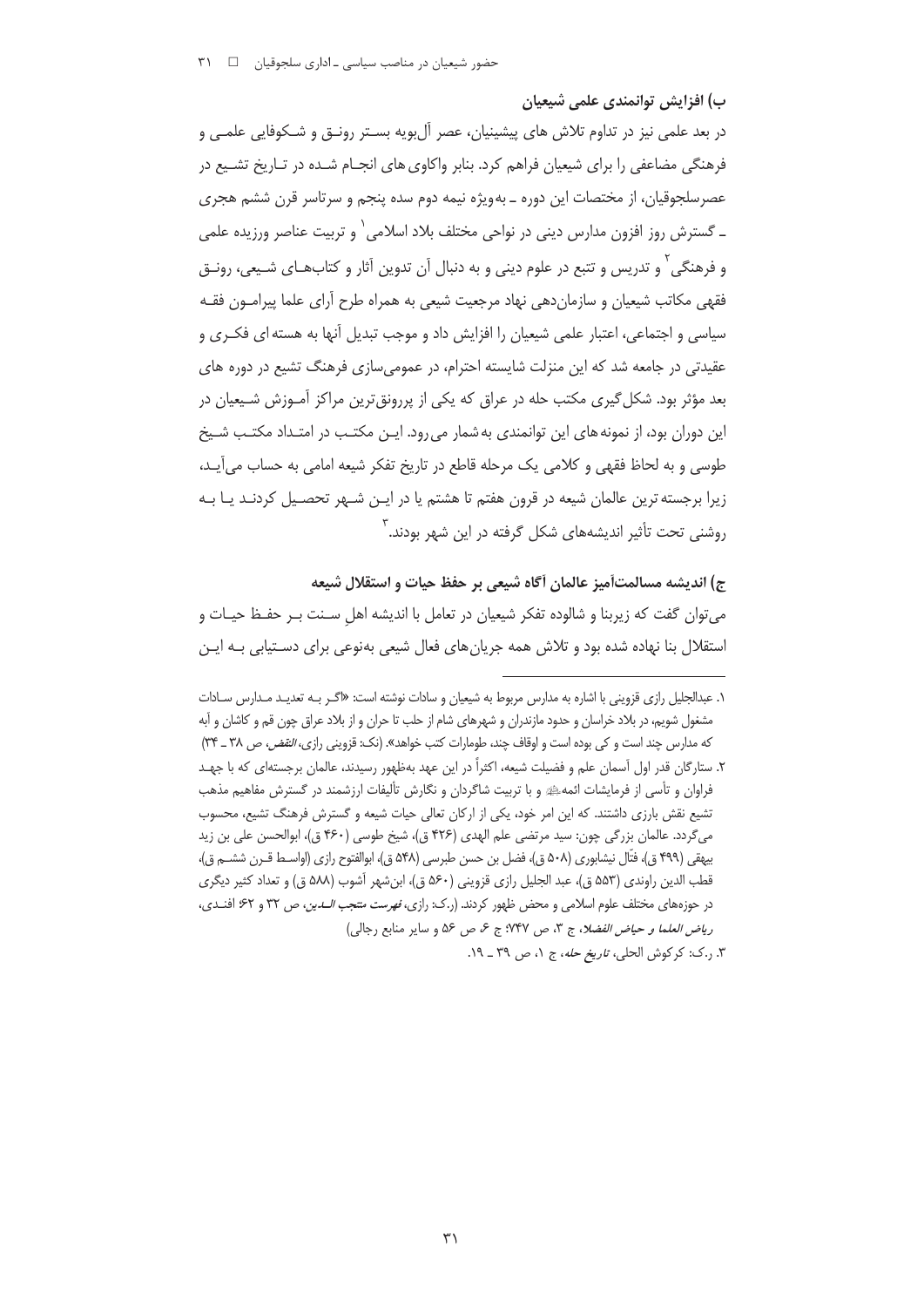۳۲ فصلنامه علمی ـ یژوهشی تاریخ فرهنگ و تمدن اسلامی، س ۸، زمستان ۹۶، ش ۲۹

اندیشه بود. آموزههای امامانﷺ و رهبران شی*عی* نیز تأکید فراوانـی بـر دفـاع از حـریم اسـلام و تشيع، جلوگيري از پراکنـدگي و حفـظ وحـدت دينـي، پـاري رسـاندن بـه همنوعـان عقيـدتي و یاسخ گویی به مطالبات اجتماعی شیعیان داشت. به دنبال این اندیشه، عالمـان آگـاه و بیـدار ایـن دوره با حفظ اصول مذهب و به كارگیری شیوه تسامح، توانستند نزد حاكمان تقرب جویند و زمینه تعامل شیعیان امامی و سلجوقیان را فراهم آورند. از جمله طبرسی در آثار خود راه تعامل بـا سـنی مذهبان را درپیش گرفته است.<sup>\</sup> علاوه بـر طبرسـي، ابوالفتـوح رازي (م ۵۵۶ ق) صــاحب *تفســير* ر*وض الجنان و روح الجنان* نیز روایات متعددی در تکریم و عدم نکوهش پیشـوایان اهـل سـنت آورده است.<sup>۲</sup> قزوینی رازی نیز در زمینهٔ برخورد سلجوقیان با تشیع بر این باور اسـت کـه دشـمنی مهمی با تشیع صورت نگرفته و بر آن است تا نشان دهد سـلاجقه مشـكل خاصـی بـرای شـیعه امامیه بوجود نیاورده و با تسـامح بـا آن برخـورد کـرده|نـد. ٌ شـیعیان در راسـتای تحقــق پـافتن هدف های مذهبی شان درصدد برآمدند تا به بعضی نهادهای حکومتی از جمله وزارت دست یابند و بدين سبب با دولت سلاجقه با وفق و مدارا رفتار می کردند.

یکی از مشکلات شیعیان امامیه در این زمان، تضاد آنان با اسماعیلیه بود. <sup>۲</sup> اســماعیلیه کــه از قدرت یافتن امامیه در دستگاه حکومتی نگران بودند، ضربه هایی بر شـیعیان وارد سـاختند. تعـداد امامیانی که در این دوره به دست اسماعیلیان کشته شدند، چشــمگیر اسـت.<sup>۵</sup> از عوامــل پیــروزی

- ۲. ن.ک: رازی، *روض الجنان و روح الجنان*، ج ۱، ص ۵۰ \_ ۴۹.
	- ٣. قزويني رازي، *النقض، ص ۴۱، ۶۴، ۶۵، ۱۰۸، ۱۱۳.*
- ۴. آنان باعقیده به نامشروع بودن حاکمیت سلجوقیان، همواره امامیه را به مماشات و همکاری با حکومتها مـتهم می کردند و به تقیه اعتقاد نداشتند و به قیـام مسـلحانه اعتقـاد داشـتند و بـهدنبـال برانـدازی حاکمیـت بودنـد. درحالی که شیعه امامیه، میانهرو و اهل تقیه بود. اسماعیلیان میگفتند امامیه با قرائتـی کـه از مبـارزه دارنــد راه پیشرفت آنان را سد کردهاند و باید تضعیف شوند، به همین سبب همزمان با مبارزه با حاکمیت سلجوقیان، با شیعیان امامی نیز مخالفت می کردند. (ن.ک به: شهرستانی، *الملل و النحل*، ص ۷۲: نوبختی، *فرق الشیعه*، ص ۶۱)
- ۵. ازجمله بزرگان متعدد شیعی که به دست اسماعیلیه کشته شدند، می¤وان خواجه شهید معین الدین کاشی، وزیـر سلطان سنجر، سید منتهی جرجانی، سیداباطالب کیا در قزوین، سیدحسن کیای جرجانی، سـید اباهاشـم کیـای جیلانی، سید سیار قزوینی و… را نام برد. (ن.ک: قزوینی رازی، *النقض، ص* ۱۴۴)

۱. طبرسی، *مجمع البیان فی تفسیرالقرآن*، ج ۲۲، ص ۵۲. ازجمله اقدامات وی درزمینهٔ کاستن فشارهایی که از سوی اهل سنت متوجه شیعیان بود: ذکر نظرات بزرگان سایر مذاهب، نقل روایت از راویان و بزرگان اهل سنت همچون انس بن مالک، ابوحنیفه و تقدم دیدگاه آنان بر دیدگاه خود و عالمان شیعی. (ن.ک: همانجا)؛ نیز در جای دیگـر وقتی درباره امامان معصومﷺ سخن به میان آورده از نقل مطالب تـنش زا در بـاره حضـرت زهـراﷺ و دیگـر امامان عليه خودداري كرده است. (ن.ك: طبرسي، اعلام الورى باعلام الهدى، ج ١، ص ٣٠١ ـ ٣٠٠)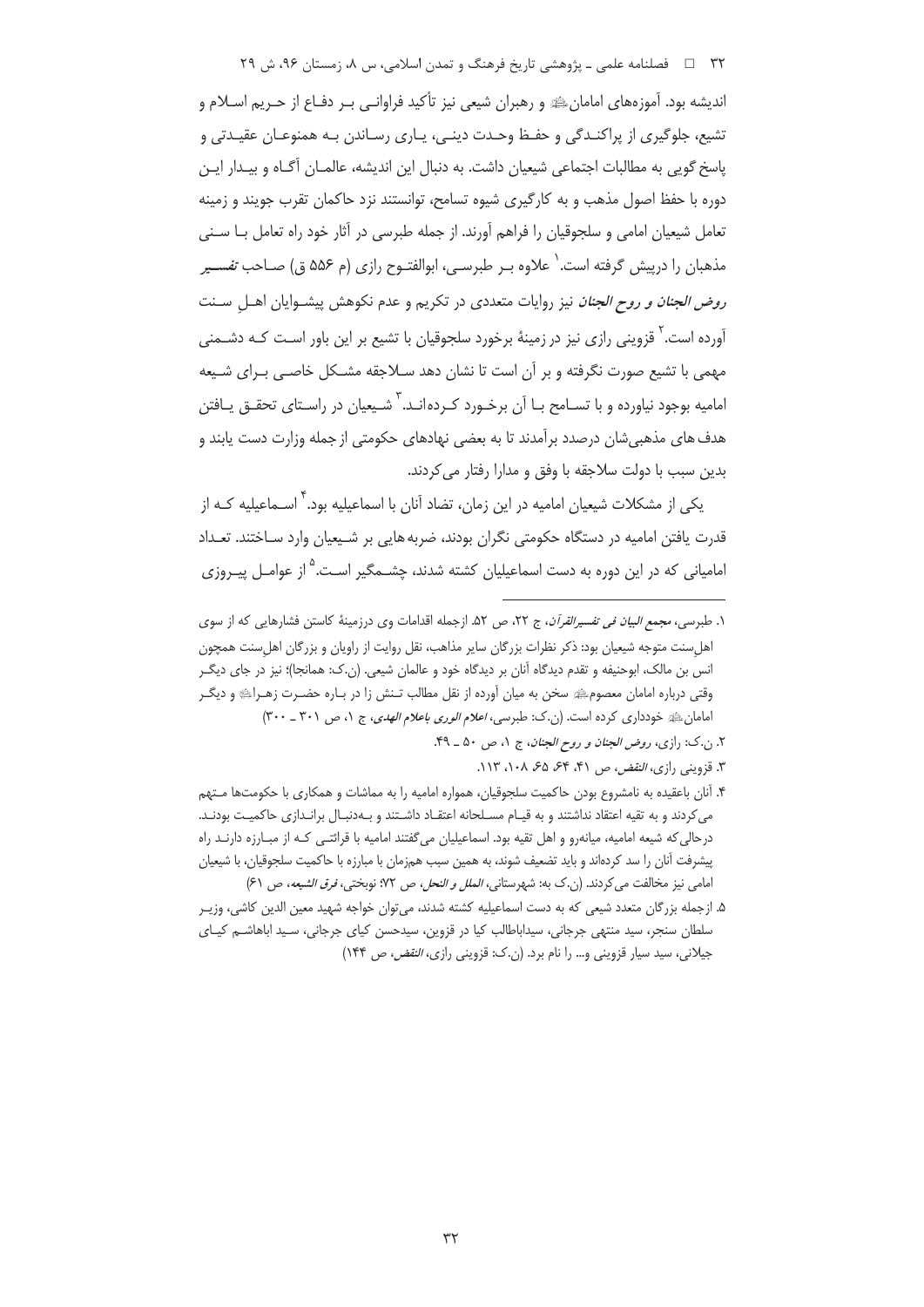شیعیان امامیه، پیوند مستحکم آنان به عقیده مـذهبی` و جـدا کـردن راه خـود از اسـماعیلیان و قرامطه بود. قزوینی رازی اسماعیلیان را ملحد می،دانست ٔ برخی مخالفان شیعیان از جمله نویسنده کتاب *فضایع الروافض* نیز با استفاده از فتوای رازینی کوشـیده انـد بـا بیـان اشـتراکات امامیـه و اسماعیلیه، شیعیان امامیه را به تیغ سلجوقیان بسیارند. قسمتی از کتاب *النقض* عبدالجلیل قزوینی در پاسخ به این شبهات نوشته شده است.<sup>۳</sup> قدیمی ترین ردیهها علیه اسماعیلیه را فضل بن شاذان شیعی نوشت و عبدالجلیل قزوینی، مولف کتاب *النقض* هم رسالهای قابل توجـه علیـه اسـماعیلیه نگاشت که البته در حال حاضر مفقود شده است. <sup>۲</sup> اسماعیلیان نیز علاوه بر مخالفت های نظامی و سیاسی با شیعیان امامی، فعالیتهایی فکری و فرهنگی علیه امامیه صورت دادند و کتاب *تنیب الهـادی و المستهدى*، نوشته حميدالدين كرماني ازجمله آثاري است كه در آن با شيعيان امامي مـذهب، مناقشــه شده است. <sup>۵</sup> در ادامـه همـین نگـرش، دولـت هـای شـیعی ایـران ماننـد آل باونـد (۷۵۰ ـــ ۴۵ ق) در طبرستان، با اسماعیلیان رابطهای خصمانه داشتند. <sup>۶</sup> با وجود مخالفتها و تندروی های اســماعیلیه، شیعیان امامیه به همزیستی مسالمت آمیز با سلاجقه روی آوردند و توانستند با تصـدی مشـاغل و مناصب مهمی همچون ریاست دیوان های استیفا، عرض و اشراف و حتی مقام وزارت، بـه حفـظ جایگاه تشیع در جامعه کمک کنند و از این راه برای ارتقای جایگاهشان گامهای اساسی برداشتند.

#### ۳. تصدی مناصب دولتی دیوانی (وزارت)

در حکومت سلجوقیان، دو نهاد دین و دولت توأمان بودند و نهاد دولت مـی،بایسـت در چـارچوب حکومت سلجوقی به صورت یک عنصر با ثبات عمل می کرد. این نهاد، محور و بـازوی کشـوری حکومت به شمار می فت و در رأس آن وزارت<sup>۷</sup> قرار داشت و وزیر به عنوان نایب سلطان عهدهدار تمام جنبه های تشکیلات کشوری بـود. یکـی از مسـائل مهـم دربـاره وزارت در دوره سـلجوقی،

- ١. اشپولر، تاريخ ايران در قرون نخستين اسلامي، ص ٣٣٢.
	- ٢. قزويني رازي، *النقض،* ص ١٢٨.
- ٣. رضوى، دفاع از اماميه و برائت از اسماعيليه در النقض، ج ١، ص ۴۴١.
- ۴. دفتری، افسانههای حشاشین یا اسطورههای فدائیان اسماعیلی، ص ۳۳ و ۶۴.
	- ۵. كرماني، راحة العقل، ص ۴۶.
	- ۶. نیشابوری، *سلجوق نامه*، ص ۴۰.
- ۷. <sub>د</sub>.ک: اقبال آشتیانی، *وزارت در عهد سلاطین بزرگ سلجوقی از تاریخ تشکیل این سلسله تــا مــرگ ســلطان ســنجر (٥٥٢ \_ ٤٣٣ ق)*، ص ٢٢.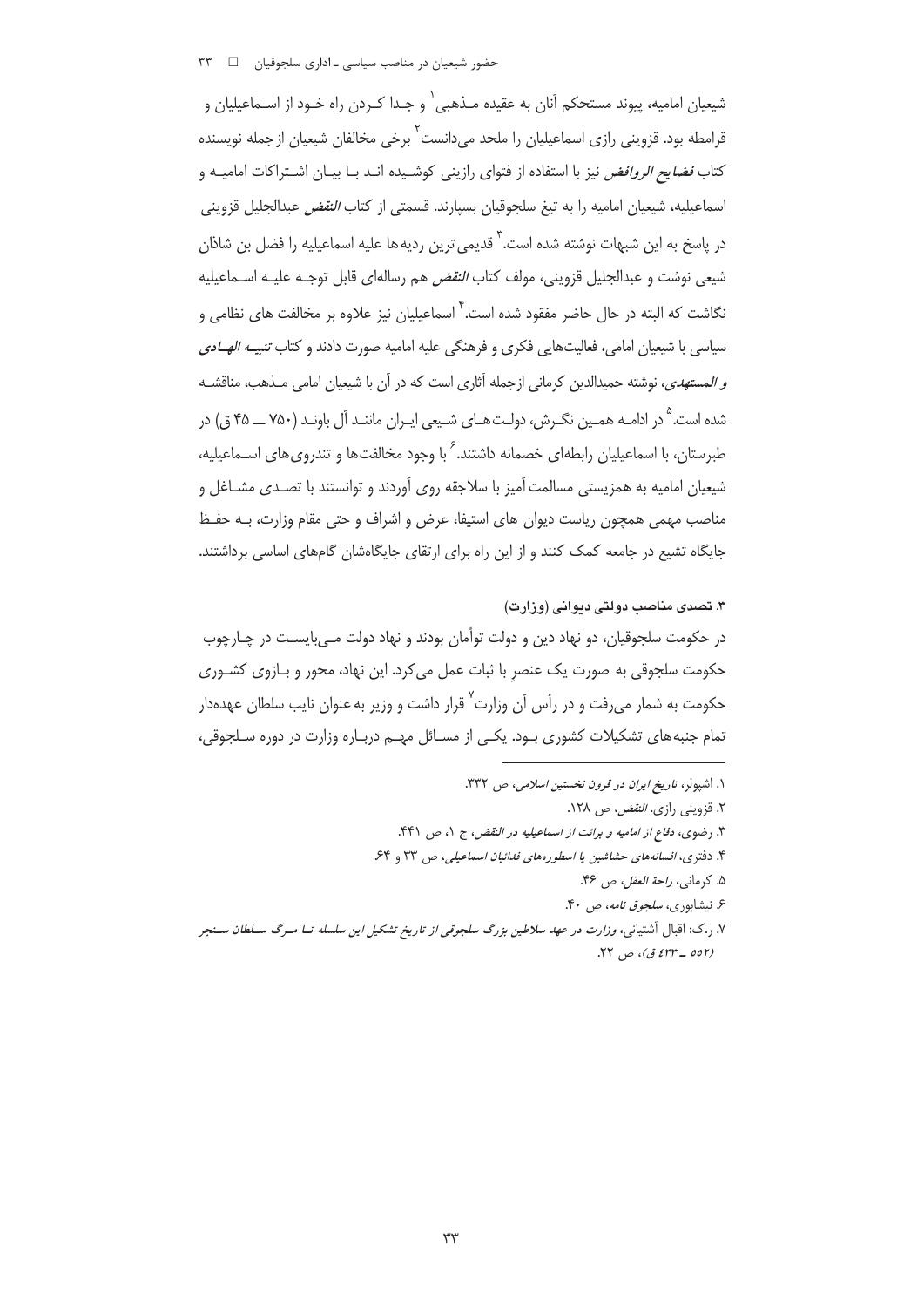۳۴٪ = فصلنامه علمي ـ پژوهشي تاريخ فرهنگ و تمدن اسلامي، س ٨، زمستان ۹۶، ش ۲۹ استیلای طولانی خواجه نظام الملک (۴۸۵ ـ ۴۵۷ ق)` بر ایـن مقـام اسـت، امـا از اواسـط دوره ملكشاه سلجوقى اختلاف بين وزير و ملكشاه قوت گرفت.

راوندی درباره تغییر نظر ملکشاه بر خواجه نظام|لملک، دلایلی را ذکر کرده که مهم ترین آنها اختلاف بر سر جانشینی بوده است.<sup>۲</sup> اما اصـل مـاجرا آن بـود کـه نظـام الملـک، قشـون عظـیم خصوصی ای از غلامان نظامی داشت که طبق شواهد تاریخی، تعداد آنـان بـه بیسـت هـزار نفـر می٫رسید <sup>۳</sup> و اختلاف بین ملکشاه و خواجه از این جهت، حائز اهمیت بود که فضـا را بــرای فعالیــت شیعیان گسترده تر کرد. به نظر می رسد از اواسط حکومت ملکشاه سلجوقی، سلطان و خواجه، هــر دو درصدد بهره گیری از نیروی شیعیان برآمدند. شیعیان دریافته بودند عامل مهمی که سلاجقه را بر اساس سنت محمود غزنوی به سوی مبارزه علیه شیعیان سـوق مـی۱داد، وجـود وزرایـی ماننــد خواجه نظام|لملک طوسی بود. بنابراین آنان نیز سیاست خود را بر دو محور اسـتوار کردنــد: یکــی مبارزه با مخالفانی که پادشاهان سلجوقی را به مبارزه علیه شیعیان تحریض می کردند و دیگ ری نزديک شدن به دستگاه حکومت سلاجقه و نفوذ در آن. در اين بين تاج|لملک ابوالغنايم توانسـت با ایجاد طیفی از مخالفان همچون مجدالملک قمی و سدیدالملک ابوالمعالی، همچنین همدستی با ترکان خاتون ــ همسر ملکشاه که با خواجه نظام|لملک مخالف بود ــ زمینــه سـقوط خواجــه را فاهم كند.<sup>۴</sup>

> وزرای شیعی در دوره سلجوقیان \_ تاج الملك ابوالغنايم

شیعه امامی بود و دشمنی وی با خواجه باعث شد یکی از دستپروردگـان تـاج الملـک بـه نـام ابن بهمنیار درصدد مسموم کردن خواجه برآید که البته موفق نشـد.<sup>۵</sup> حتـی گفتـه شـده ملکشـاه، خواجه را عزل کرد و مقامش را به تاج الملک داد؛ <sup>۶</sup> اما مسلم است که در آخـرین دولـت خواجـه،

۵. ابنالجوزي، *المنتظم في تواريخ الملوك و الامم*، ج ٨، ص ٣٣٠.

۱. بازورث، و دیگران، *تاریخ ایران کمبریج: از آمدن سلجوقیان تا فروپاشی دولت ایلخانیان*، ج ۵، ص ۲۷۸. ٢. راوندي، راحة الصدور و آية السرور در تاريخ آل سلجوق، ص ١٣٤.

٣. حسيني، اخبار الدولة السلجوقية، ص ٣۶: ابن|لجوزي، المنتظم في تواريخ الملوك و الامم، ج ١٠ ص ۴١.

۴. راوندي، راحة الصدور و آية السرور در تاريخ آل سلجوق، ص ١٣٣.

۶ـ مستوفى، *تاريخ گزيده، ص* ۹۹؛ برخى برآنند كه پس از مرگ ملكشاه، تاج الملك رئيس ديوان وزير شد. (ن.ك: كلوزنر، ديوان سالاري در عهد سلجوقي، ص ۶۲)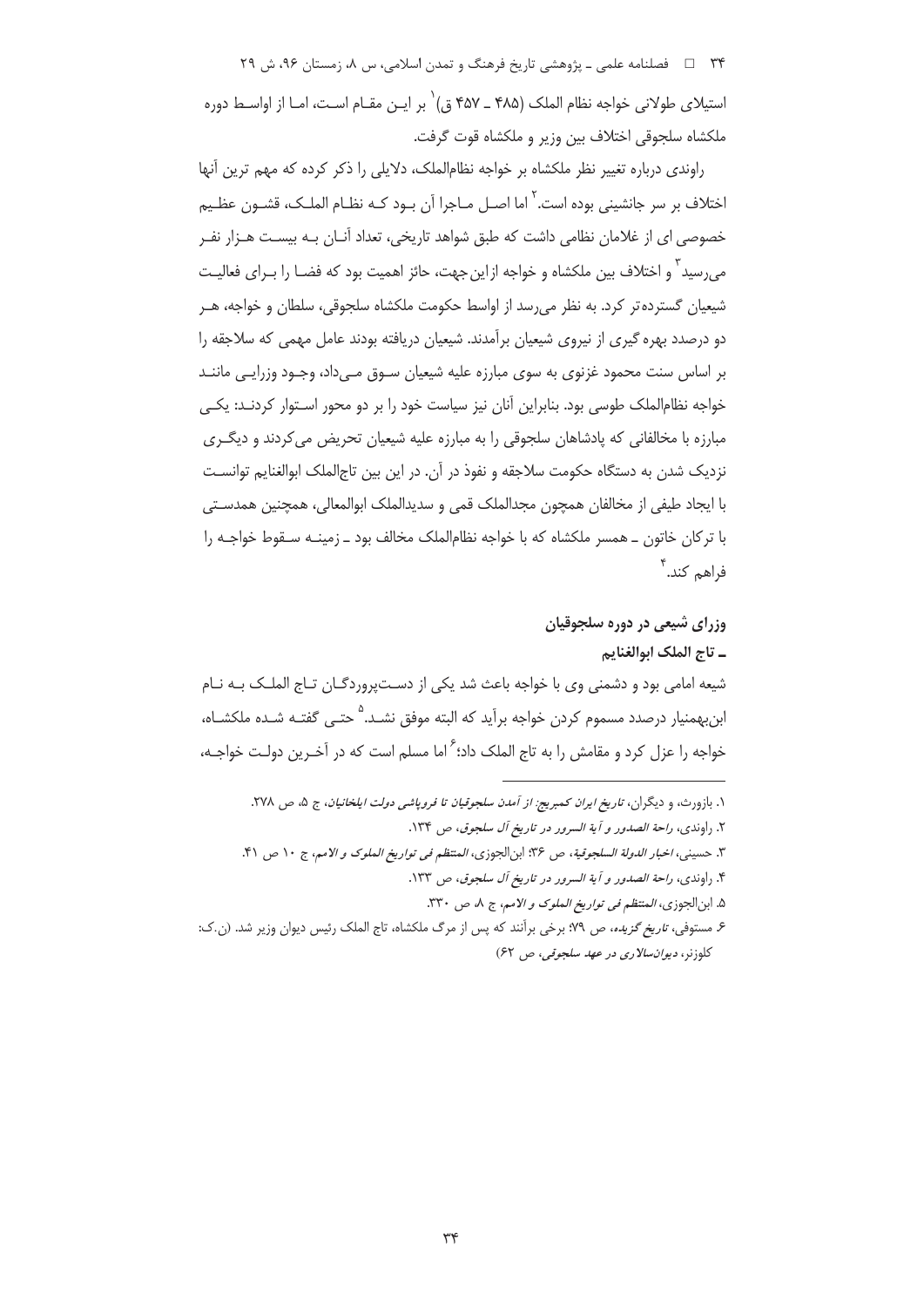حضور شیعیان در مناصب سیاسی ـ اداری سلجوقیان د ۳۵ ه

تاج|لملک، صاحب دیوان طغرا و مجدالملک، رئیس دیوان استیفا شد.` بنابراین تاج|لملک در ایجاد اختلاف بین ملکشاه و خواجه، بی تأثیر نبـوده اسـت. او پـس از قتـل خواجـه در زمـان حکومـت محمدبن ملکشاه، دولتی تشکیل داد که هفت ماه طول کشید.<sup>۲</sup> در حبیبالسیر آمده است تاج|لملـک هنگامی که توانست نظامالملک را از کار برکنار کند و خود قدرت را دردست گیـرد، پـای گروهـی از هم مذهبان خود مانند مجدالملک ابوالفضل قمی را ـ که دیوان استیفا را بـدو داده بـود ــ بـه دربـار سلجوقیان باز کرد. <sup>۳</sup> در این دولت، مجدالملک مستوفی و سدیدالملک ابوالمعالی، منشی شدند. <sup>۳</sup>

## ـ مجدالملک قمی (م ٤٩٢ ق)

دیوان سالاری شیعی بود که در شیعه بودن وی تقریباً هیچ تردیدی وجود نـدارد.<sup>۵</sup> مجـدالملک در دوره وزارت نظام|لملک، نایب شرف|لملک خوارزمی مستوفی شد و سپس مقام ریاست دیـوان را بهدست آورد. ً وقتی نظام|لملک از صحنه سیاسی کنار رفت، مجدالملک به منصب کاتبی ملکشاه انتخاب شد. `` پس از فوت ملکشاه، در دوره سلطان محمد (۴۸۷ ـ ۴۸۵ ق) و در دوره برکیـارق در دولتهای سه وزیر وی (عزالملک م ۴۸۷ ق، مویدالملک م ۴۹۴ ق و فخرالملک م ۵۰۰ ق) ک فرزندان نظام الملک بودند، مجدالملک مدتی ریاست دیوان استیفا را بر عهده داشـت و زمینـه را برای رسیدن به مقام وزارت فراهم کرد و در نهایت در سـال ۴۹۰ ق صـاحب مقـام وزارت شـد.^ قزويني رازي مي نويسد:

مجـدالملک شـيعهاى عـالم و عـادل بـود و در مشـورت سـلطنت، قـوت وزارت

٢. نخجواني، تج*ارب السلف*، ص ٢٨٢.

- ۳. خواند میر، *حبیب السیر*، ص ۲۴۵؛ ذبیحالله صفا این وزیر را بهدلیل اینکه پای گروهی از هممذهبان خـود را بـه دربار باز کرد، شیعه امامیه دانسته است. (ن.ک: صفا، ت*اریخ ادبیات ایران*، ج ۲، ص ۱۸۷)
	- ۴. مستوفی، تاریخ گزیده، ص ۴۴۷.
- ۵. قزوینی رازی نوشته است: «مجدالملک شاعی (شیعه) و معتقد و مستبصر و عالم و دانـا بـود». (ن.ک: قزوینـی رازي، *النقض، ص ١*٣١؛ ابن|ثير نيز تصريح كرده است كه وي: « ... متشيع (شيعه مذهب) بود؛ ولي صحابه را به نیکی یاد می کرد.». (ن.ک: ابن اثیر، *الکامل*، ج ١٧، ص ٢۶۵.
- ع اقبال أشتياني، وزارت در عهد سلاطين بزرگ سلجوقى از تاريخ تشكيل اين سلسله تا مرگ سلطان سنجر (٥٥٢ ـ ٤٣٣ ق)، ص ۱۰۹.
	- ۷. مستوف*ي، تاريخ گزيده، ص ۴*۳۸.
	- ٨. بنداري اصفهاني، ز*بدة النصره و نخبة العصرة (تاريخ سلسله سلجوقي)*، ص ٩٧.

۱. حسيني، *اخبار الدولة السلجوقية*، ص ۱۰۱.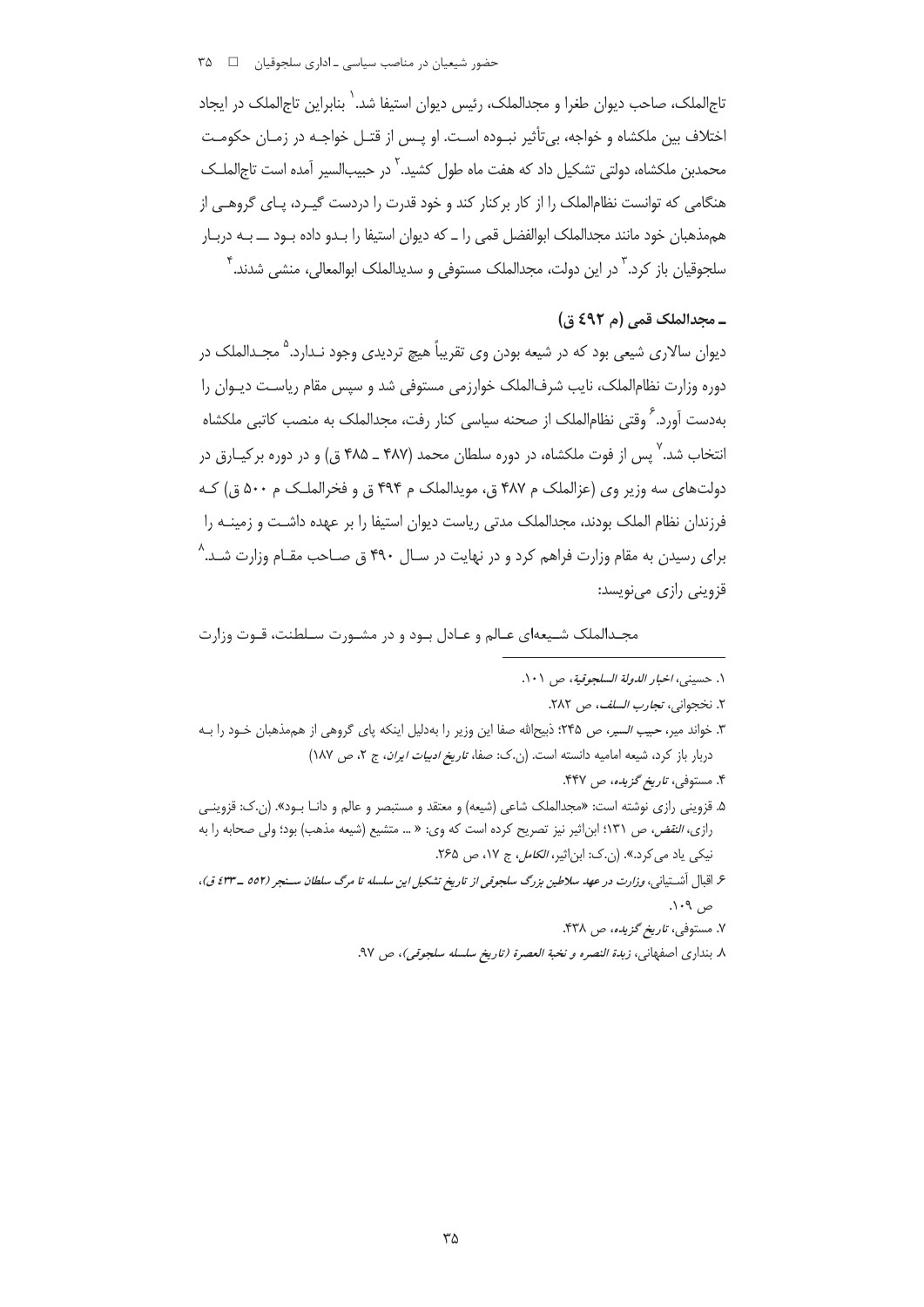# ۳۶٪ ه ه اسلامه علمي ـ پژوهشي تاريخ فرهنگ و تمدن اسلامي، س ۸، زمستان ۹۶، ش ۲۹ و فرماندهی و جهـان داری بـه جـایی رسـید کـه مـادر سـلطان برکیـارق را بـه همسری خواست. ۱

مجدالملک بسیار کوشید تا اموال دیوانی را تحت نظم درآورد و از حیف و میـل شـدن امـوال پیشگیری کند؛ ازاین٫وی با مخالفت بزرگان دیوانی و لشکری روبه٫و شـد. آنـان درصـدد قـتلش برآمدند و وی را به الحاد متهم کردند.<sup>۲</sup>

## ــ شرف الدين ابوطاهر مهيسه قمي (م ٥١٦ ق)

یکی دیگر از وزرای خوش نام شیعی است که در دربار سلجوقیان از احترام ویژهای برخوردار بـود، به طوری که یکی از اصحاب سِرّ آنها بود. وی پس از مرگ ابوالمحاسـن (وزارت: ۵۱۵ ـــ ۵۱۱ ق) در سال ۵۱۵ ق به مدت یکسال وزارت سلطان سنجر (۵۵۲ ــ ۵۱۱ ق) را برعهده گرفت. ٌ

## ـ سعدالملک ابوالمحاسن

وی قبل از سلطنت سلطان محمـد سـلجوقی (۵۱۱ ـــ ۴۹۸ ق) کاتـب و مـدیر او بـود و در دوره سلطان محمد، سعدالملک از میان شیعیان به منصب وزارت دست یافت. وی از وزرای شیعی بـود كه در آغاز با تاجالملك ابوالغنايم مصاحبت مي كرد. او نخسـت بـه عنـوان مسـتوفى مويـدالملك برگزیده شد و چهارمین وزیر (۵۰۰ ـ ۴۹۶ ق) محمد بن ملکشاه بود. ٔ

فخرالديـن پسـر صفىالديـن ورامينـى نيـز ازجمله وزراى شـيعى دسـتگاه سـلجوقى بـود. وی وزارت آخریـن پادشـاه ایـن خانـدان یعنـی طغـرل سـوم (۵۹۰ ـ ۵۷۱ ق) را بـرعهــده داشــت.<sup>۵</sup>

## ـ بوسعدأبي (أوي)

گویا وی برادر سعدالملک بوده که با هم همفکر و همءقیده بودند. وی قبل از آنکه سلطان محمد سلجوقی (۵۹۸ \_ ۵۱۱ ق) به سلطنت برسد کاتب و مدیر او بود و محمد را در رسیدن به پادشاهی

٢. راوندي، راحة الصدور و آية السرور در تاريخ آل سلجوق، ص ١۴۵.

- ۴. این اثبر، *الکامل*، ج ۱۸، ص ۴۲.
- ۵. راوندی، ر*احة الصدور و آية السرور در تاريخ آل سلجوق*، ص ۳۳۱ و ۳۷۰.

۱. قزوینی رازی، *النقض، ص ۱*۳۱؛ همچنین ابوالرجاء قمی درباره اقتـدار مجـدالملک نوشـته: «در دولـت مبـارک سلجوقي، قاهرتر از مجدالملك دستاردار نبود». (ن.ك: ابوالرجا قمي، تاريخ *الوزرا*، ص ١۴)

٣. بنداري اصفهاني، زبدة النصره و نخبة العصرة (تاريخ سلسله سلجوقي)، ص ٢۴۵.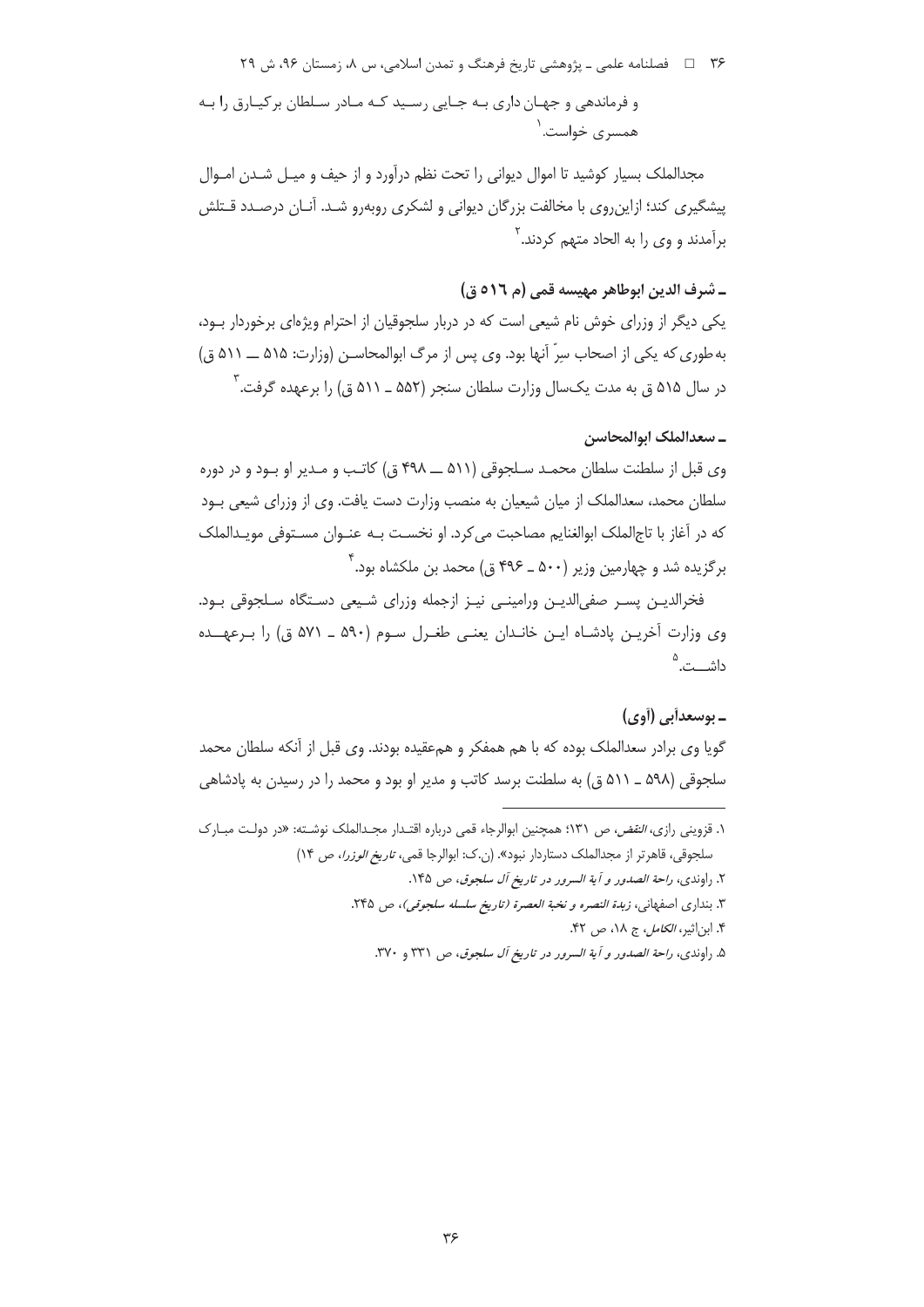کمک کرد` و سیس به مقام وزارت رسید. سعدالملک که قزوینی رازی وی را شیعه اصولی امامی دانسته است، همراه چند نفر دیگر از شیعیان امامیه ـ که همگی دیوان سالار بودنـد ـ در دیـوان استىفا كشته شدند.<sup>۲</sup>

#### ـ انوشيروان بن خالد

وی در دوره پنجمین وزیر محمد بن ملکشاه ـ از شـیعیان امامیـه ــ بـه ریاسـت دیـوان عـرض منصوب شد. ْ انوشیروان در زمان وزارت خطیرالملک میبدی (۵۱۱ ـ ۵۰۴ ق) در دوره محمد بـن ملکشاه، خود را به مقام جانشینی نایب وزیر رساند و در سال ۵۱۱ ق برای مدتی تا شروع سلطنت سلطان سنجر به عنوان نایب وزیر، امور وزارت را بر عهده گرفت. با اینکـه انوشـیروان بـه نوشـته خود ٌ با دسیسه اطرافیان از نیابت وزارت برکنار شد، در زمان هشتمین \_ آخرین \_ وزیر محمد بـن ملکشاه، بار دیگر به مقام ریاست دیوان عرض رسید. در دوره محمود بن ملکشاه (۵۲۵ ـ ۵۱۳ ق) شش وزیر به وزارت رسیدند و در دوران سه تن از این وزرا، انوشیروان بن خالد، عارض لشکر بود و در نهایت به مقام وزارت دست یافت. وی به مدت ده سال (۵۲۲ ـ ۵۱۲ ق) منصب وزارت را در اختیار داشت و در اثر آزار برخـی از درباریـان از وزارت اسـتعفا داد. در زمـان ایـن سـلطان یـک دیوان سالار شیعی دیگر به نام شرفالدین علی بن ابیالرجا کـه نخسـت وکالـت سـلطان طغـرل (۵۲۹ ــ ۵۰۳ ق) را برعهده داشت، به مقام وزارت منصوب شد.<sup>۵</sup> وی یکسال منصب وزارت را بر عهده داشت تا اینکه در سال ۵۲۹ ق سلطان مسعود بن محمد بن ملکشـاه (۵۴۷ ـــ ۵۲۹ ق) بـه سلطنت رسید و انوشیروان بن خالد بار دیگر به مقام وزارت منصوب شد و تا سال ۵۳۰ ق بر ایـن مقام باق*ی* ماند. <sup>۶</sup>

كمالالدين ثابت بن محمد نيز از شخصيت هاي پر نفوذ دولت سلجوقي در دهه هاي نخستين

١. راوندي، راحة الصدور و آية السرور در تاريخ آل سلجوق، ص ١٥٩ و ١٤. ٢. قزويني رازي، *النقض،* ص ١٣١. ٣. ابنالجوزي، *المنتظم في تواريخ الملوك و الامم*، ج ٨ و ١٠، ١٢، ص ٣٣٣. ۴. انوشیروان نویسنده کتاب *نفثه المصدور فی فتور زمان الصدور و صدور الزمان الفتور* است که یکی از نفیس *تـر*ین و معتبرترین منابع تاریخی نوشته شده به قلم یک وزیر شیعی امامی در دوره سلجوقیان به شمار می رود. در حال حاضـر نسخه اصلي اين كتاب موجود نيست. (ن.ك: بنداري اصفهاني، *زبدة النصره و نخبة العصـرة (تــاريخ سلســله ســلجوقي)*، ص ۱۲۴) ۵. ابوالرجای قمی، ت*اریخ وزرا*، ص ۲۷. ۶. منشى كرماني، سم*ط العلى للحضرة العليا*، ص ٧٧.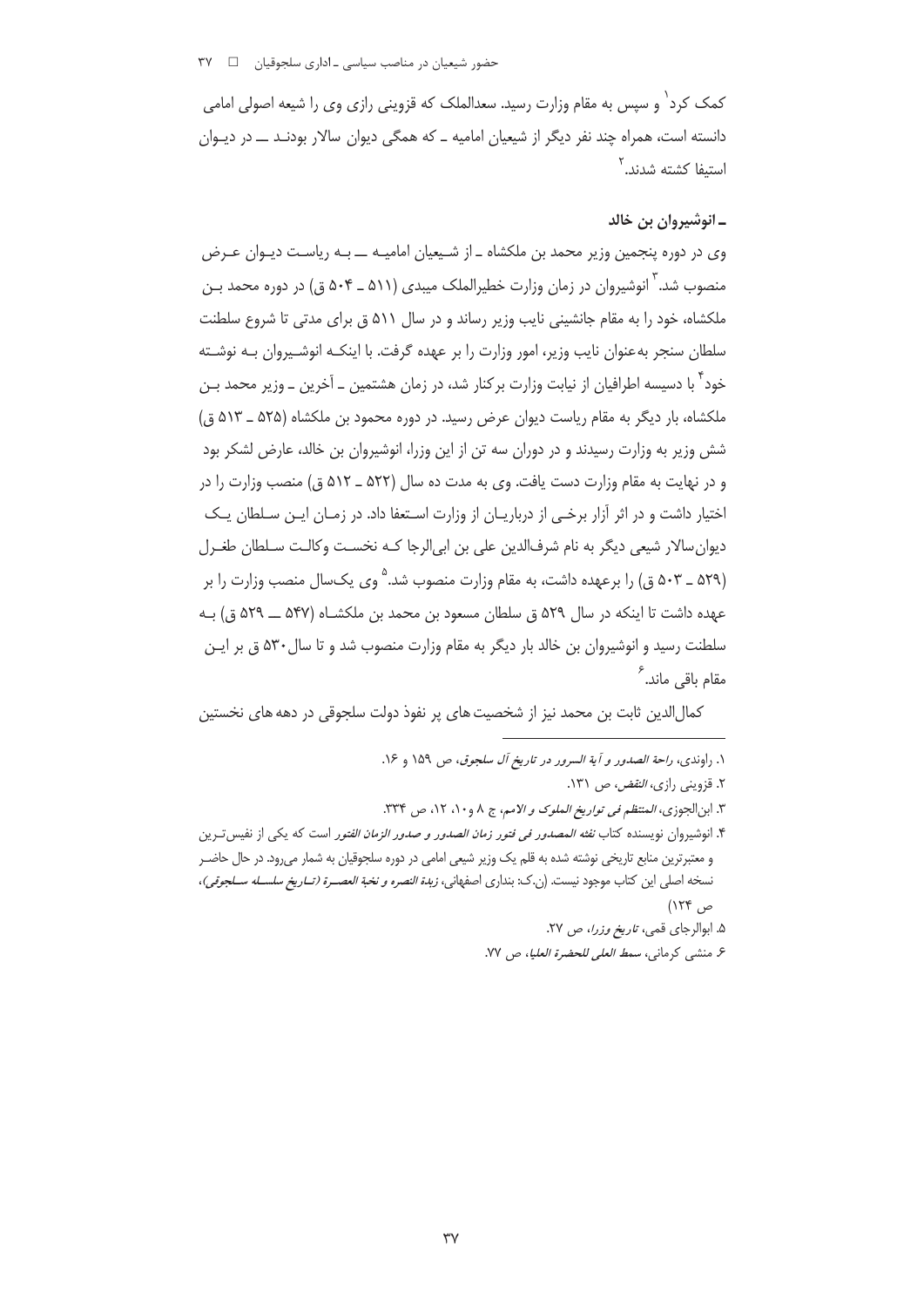۳۸ = ه فصلنامه علمي ـ پژوهشي تاريخ فرهنگ و تمدن اسلامي، س ۸، زمستان ۹۶، ش ۲۹ قرن ششم بود. او مدتها در دیوان استیفا مشغول به کار و پس از آن بـه ریاسـت دیـوان اشـراف مسعود سلجوقی منصوب و سپس در سال ۵۲۸ ق مستوفی طغرل دوم (۵۹۰ ــ ۵۷۱ ق) شد. `

## ـ معین الدین مختص الملک ابونصر کاشی

وی نخستین بار در دوره سلطنت محمد بن ملکشاه در سال ۴۹۶ ق و در مقام جانشینی طغرایی در دیوان انشا منصوب شد. در دوره وزارت ضیاءالملک ابونصر احمد بن نظام|لملک (۵۰۴ ـــ ۵۰۰ ق) به مقام طغرایی رسید و در دوره وزارت خطیرالملک میبدی، رئیس دیـوان اسـتیفا شـد و ایـن مقام را در دوره وزارت ربیبالدوله (۵۱۲ ــ ۵۱۱ ق) از وزرای محمد بن ملکشـاه نیــز حفــظ کــرد. معین|لدین در دوره سلطان سنجر نیز به مقام وزارت (۵۲۱ ـ ۵۱۷ ق) رسید، ٰ در برخی منابع آمده که وی قبل از وزارت مدتی حکومت ری را برعهده داشت.<sup>۲</sup>

\_ شرف|لدين ابوطاهرسعد بن على قمي (م ٥١٦ ق) ابتدا از طرفِ نظامِالملک در زمان ملکشاه، حکومت مرو (۴۸۱ ق) به او واگذار شـد. سـپس مـدتی متصدی دیوان عرض لشکر شد و پس از آن صاحب دیوان والد سلطان سنجر گشت و بـه مـدت یکسال (۵۱۶ ـ ۵۱۵ ق) در دوره فرمانروایی سلطان سنجر در منصب وزارت قرار داشت. ٔ

# ـ فخرالدين إبوطاهر إبوطاهر كاشي وی دو بار به مقام وزارت رسید، یکبار (۵۴۸ ـ ۵۴۷ ق) وزیر سلطان سلیمان بـن محمـد ملکشـاه بود و بار دوم در عصر ارسلان بن طغرل بن محمد بن ملکشاه (۵۶۲ ـ ۵۶۰ ق) وزارت کرد.<sup>۵</sup>

ـ معین الدین کاشی از ثروتمندان شیعه مذهب ساکن ورامین بود ّ و در سال ۵۹۰ ق به مدت چنـد مـاه وزیـر طغـرل دوم بود.``

- ١. ابوالرجاى قمى، تاريخ وزرا، ص ۴١. ۲. حسینی یزد*ی، العراضة فی الحکایة السلجوقیه، ص۱*۱۳؛ نیشابوری*، سلجوق نامه*، ص ۹۹. ۳. قزوینی راز*ی، النقض، ص ۱*۳۵. ۴. خواند میر، د*ستور الوزراء، ص ۱۹۰*. ۵. ابوالرجای قمی، *تاریخ الوزراء*، ص ۱۶۳. ۶. قزوینی رازی، *النقض، ص* ۲۲۶.
	- ٧. راوندي، راحة الصدور و آية السرور در تاريخ آل سلجوق، ص ٣۶۵.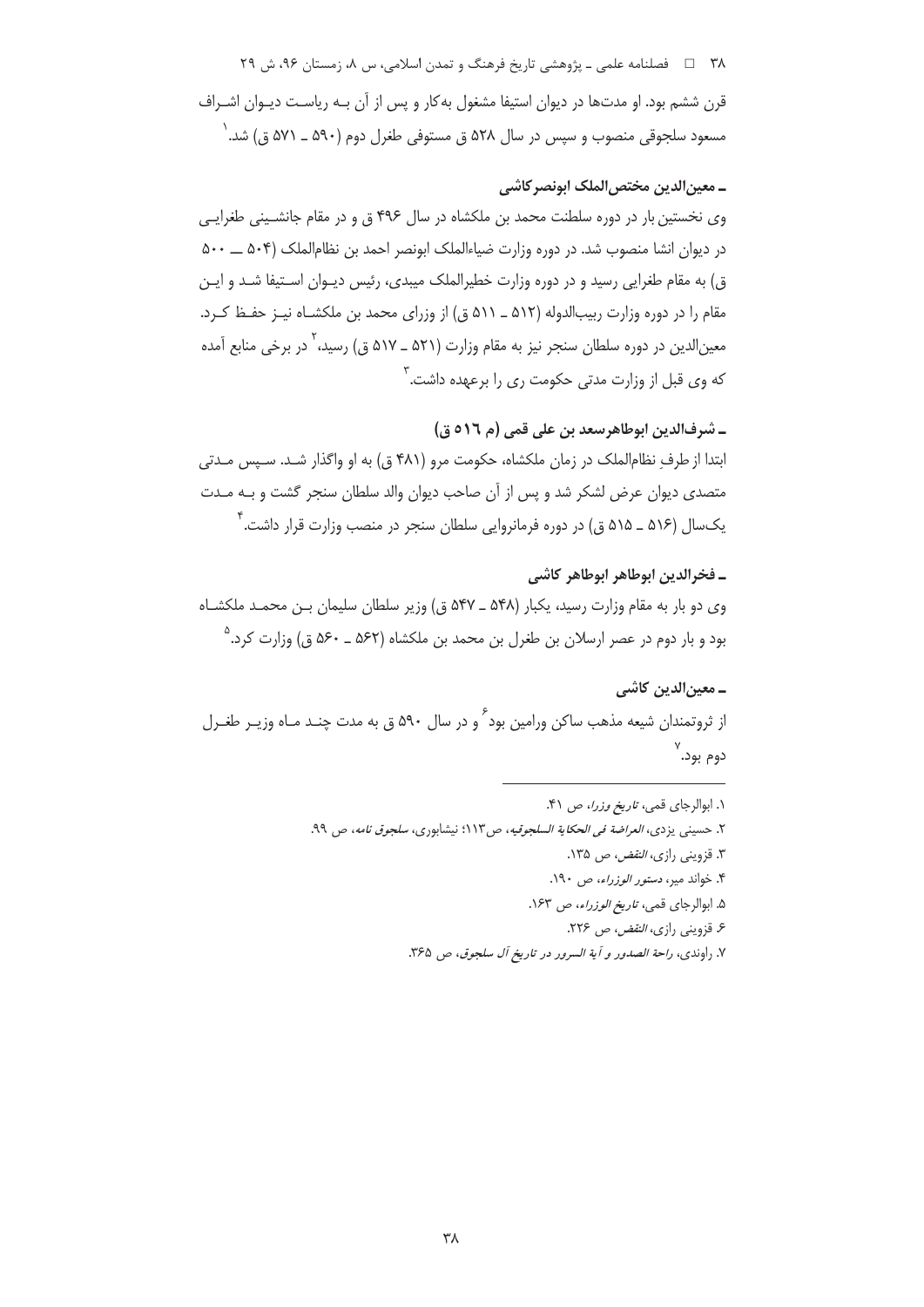## 

بهدنبال تشکیل دولت سلاجقه و با توجه به جغرافیای سیاسی ــ مذهبی شـیعی در ایـن دوره، نفوذ روزافزون شیعیان در مناصب سیاسی ـ اداری ـ که از سال ۴۹۶ ق در دربار سـلاجقه نقشـی پررنگ $\mathbb{F}_{\mathbf{t}}$  ایفا کردند ـ اخـتلاف بـین جانشـینان ملکشـاه سـلحوقی، فعالیـتهـای اسـماعیلیان و منازعات دروني مذاهب اهل سنت و فعاليت هـاي نخبگــان امــامي مــذهب، باعــث افــزايش نفـوذ شیعیان در ساختار قدرت سلاجقه شد. نفوذ شیعیان در دوران پایانی حکومـت سـلاجقه بـه آنجـا رسيد كه سه وزير آخر اين سلسله به نامهاي عزيزالدين رضي، معين(الدين كاشي و فخرالدين بـن صفی|لدین ورامینی که یکی پس از دیگری روی کار آمدند<sup>\</sup> شیعه امامی بودنـد و بـدین صـورت برونده وزارت سلاحقه با وزرای شیعی بسته شد.<sup>۲</sup>

## ۴. مناصب دینی (نقابت)

نهاد نقابت، رهبری گروه متنفذ سادات را در جامعه اسلامی عهدهدار بـود تـا فـردی در کـار آنهـا دخالت نکند.<sup>۳</sup> درواقع نهاد نقابت برای صیانت از حقوق و رسیدگی بـه امـور سـادات پدیـد آمـد.<sup>۴</sup> ظاهراً ابتدا تمام هاشمیان یک نقیب داشتند اما پس از مدتی این منصب تفکیک شده و طالبیان و عباسیان هر کدام برای خود نقیب جداگانهای داشتند.<sup>۵</sup> نقبا با حفظ شأن و نسـب سـادات، جایگــاه ویژه اَنها را نزد مردم بالا برده و محفوظ نگه می۱داشتند.<sup>۶</sup> گاهی نقبا برای جلب اعتمـاد حاکمـان وارد مسائل سیاسی می شدند. <sup>۷</sup> از جمله ابوالقاسم زید که نقیبالنقبای نیشابور بود و در تسلیم شهر نیشابور به طغرل سلجوقی در ۴۲۹ ق نقش داشت.<sup>^</sup> این امر نشان میدهد نقبـا بـا درکــی کـه از اوضاع سیاسی داشتند از حاکمان حمایت می کردند و یا ذخرالدین ابوالقاسم جان خویش را به دلیل دخالت در امور سیاسی از دست داد.<sup>۹</sup> همچنین سادات برای کسب قدرت سیاسـی و دسـتیابی بـه

| ١. راوندى، ر <i>احة الصدور و آية السرور در تاريخ آل سلجوق</i> ، ص ٣٣١.                         |
|------------------------------------------------------------------------------------------------|
| ۲. همان، ص ۳۸۹؛ بنداری اصفهانی، <i>زبدة النصره و نخبة العصرة (تاريخ سلسله سلجوقی)</i> ، ص ۳۴۲. |
| ٣. منتجب الدين، عتبة الكتبه، ص ۶۴.                                                             |
| ۴. ماوردی، <i>احکام السلطانیه (آئین حکمرانی)</i> ، ص ۱۲۱.                                      |
| ۵. طبری، ت <i>اریخ طبری</i> ، ج ۱۶، ص ۶۸۲۶.                                                    |
| ع بيهقي، <i>لباب الانساب و الالقاب الاعقاب</i> ، ج ٢، ص ٣٩٩، ۵٠٠، ۵٠۴ و ۵۱۰.                   |
| ٧. عبيدلي، تهذيب الانساب و نهاية الاعقاب، ص ١١٧.                                               |
| ٨. بيهقي، <i>لباب الانساب و الالقاب الاعقاب</i> ، ج ٢، ص ۶۷۴ ـ ۶۷۳.                            |
| ۹. . ک: بیهقی، ل <i>باب الانساب و الالقاب الاعقاب</i> ، ج ۲، ص ۶۰۹.                            |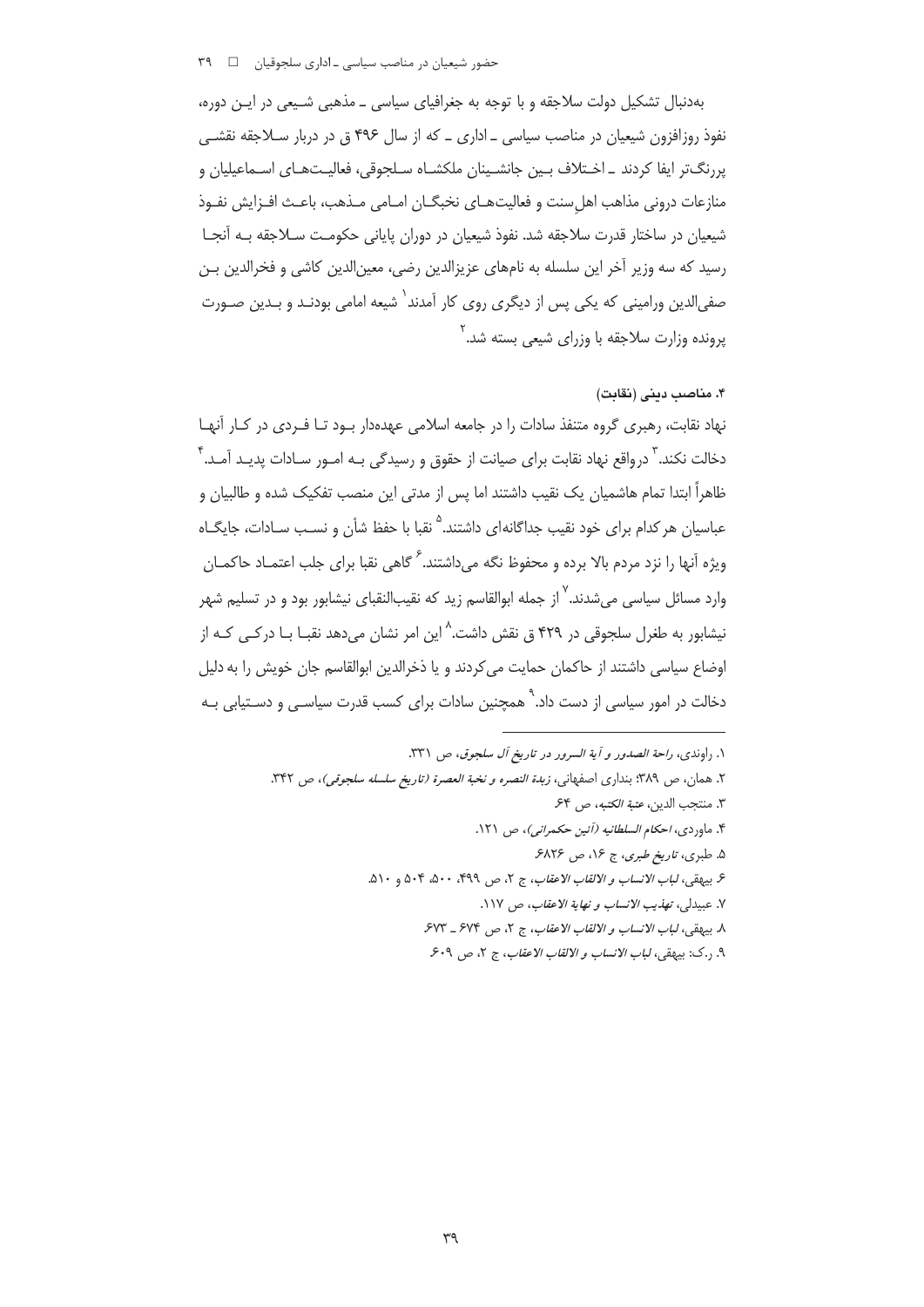۴۰٪ = فصلنامه علمي ـ پژوهشي تاريخ فرهنگ و تمدن اسلامي، س ۸، زمستان ۹۶، ش ۲۹ منصب نقابت به برقراری روابط فامیلی با خاندان حاکم می پرداختند که از آن جمله مـی تـوان بـه ازدواج سيد عالم مرتضى محمد رئيس هرات با سلجوقيه دختر آلب ارسلان اشاره كرد. ٰ

### نتىحە

ازآنجایی که تعامل، لازمه رشد و شکوفایی جوامع بشری است، عظمت اسـلام و مسـلمانان نیـز در سایه همین تعامل محقق خواهد شد و لذا تعامل یک امر حیـاتی و بنیـادی بـهشـمار مـی۱٫ود. بنـابر شواهد تاریخی شیعیان و سنیمذهبان در گذشته در عرصه های مختلف سیاسی، اجتماعی، فکـری و فرهنگی تعامل داشتهاند که ما در این نوشتار به بحث حضور شیعیان در مناصب سیاسی و اداری در دوره سلجوقيان پرداختهايم. باتوجه به اينكــه عصــر ســلجوقيان دوره رواج مــذهب اهــل ســنت بــود، علی رغم این شهرت با بررسی اوضاع سیاسی و مذهبی شیعیان در این دوره دریافتیم که به استثنای اوايل حكومت سلاجقه كه نسبت به شيعيان سخت گيري مي شد، بهتدريج شاهان سـلجوقي نسـبت به سادات و اکابر شیعه به نظر احترام نگریستند. مبارزات اسـماعیلیان (علیـه سـلجوقیان و شـیعیان) برای کسب قدرت از یک سو و برآمدن دولتهای شیعی مقتدر در این دوره و نزدیکـی خانـدانهـای شیعی بـه بدنـه قـدرت از سـوی دیگـر سـبب خـروج شـیعیان از انـزوای سیاسـی شـد. همچنـین مجاهدت های علمی عالمان شیعی، از دیگر عوامل ارتقای منزلت و جایگاه شیعیان در سطح جامعـه شد. عامل مهم دیگر، حضور عالمان شیعی آگاه و بیدار نظیر شیخ طبرسی و ارائـه آرایـی مبنـی بـر جواز همکاری نخبگان شیعی با حکومت غاصب به شرط رفع مشکلی از جامعه اسلامی یـا دفـاع از حق یا امربه معروف و نهی از منکر با تأکید بـر سیاسـت تقیـه و بـرای حفـظ جـان و مـال و بـرای جلوگیری از پراکندگی و دفاع از حریم اسلام و تشیع و پاسخ گویی به مطالبات اجتماعی شـیعیان بـا حفظ اصول مذهب و به کارگیری شیوه تسامح بود. آنها بدین سان توانسـتند نـزد حاکمـان سـلجوقی تقرب جسته و زمینه تعامل شیعیان امامی با سلجوقیان را فراهم آورند و در مناصب مهـم سیاســ , و اداری چون وزارت و دیوانی و نیز مناصب دینی حضور بسیار چشمگیری بدست آورند.

#### یے نوشت

در دهههای نخستین چیرگی سلجوقیان بر ایران، اصطلاحات «شـیعه» و «رافضـی» ٰ اغلـب بـرای

١. مروزي الازوارقاني، *الفخري في انساب الطالبيين*، ص ١٧٨.

۲. اهل سنت تمامی شیعیان را به علت آنکه خلافت ابوبکر و عمر و عثمان را ترک کـردهانـد رافضـه مـیiامیدنـد، به معنى ترك كنندگان. (نك: ابن قدامه، *المغنى*، ج ١٢، ص ٢٩)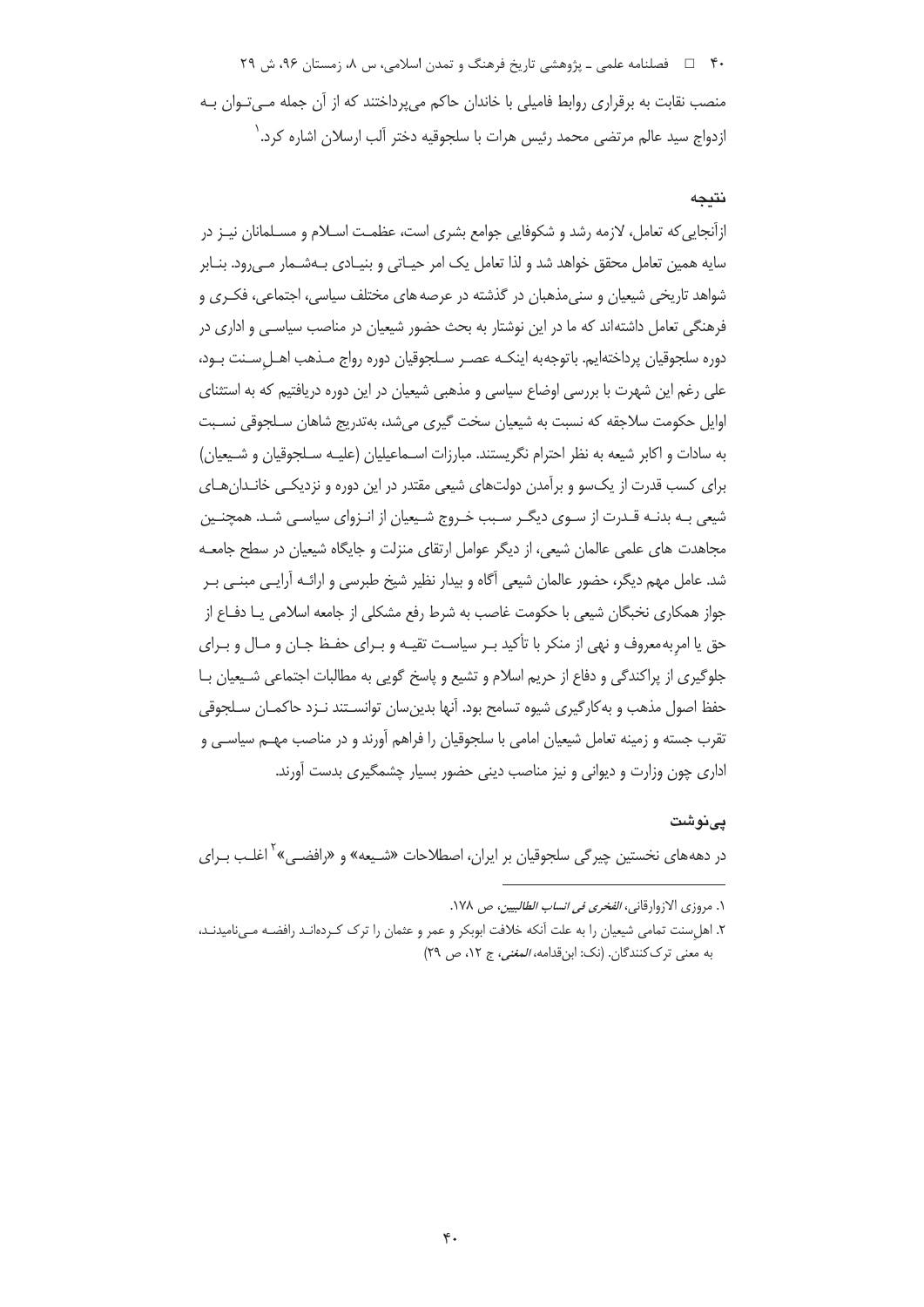### حضور شیعیان در مناصب سیاسی −اداری سلجوقیان <del>۱</del>

پیروان مذهب اثنا عشری به کار می رفت و شیعیان دوازده امامی و اسماعیلی مذهبان، دو فرقهٔ مهــم از فرقه های شیعه علوی محسوب می شدند، اما واژه هایی مانند «قرمطی»، «بـاطنی»، «فـاطمی» و «ملحد» بیشتر برای اسماعیلی،مذهبان به کار گرفته می شد. ٰ قزوینی رازی عالم شیعی سـده ششــم، در کتاب *نقض* خود به کرات واژگان شیعه امامیه،<sup>۲</sup> امامتی،<sup>۳</sup> امامیه،<sup>۴</sup> شاع<sub>ی</sub> و امامی،<sup>۵</sup> شیعت امامیه <sup>۶</sup> و شیعی و امامتی <sup>۷</sup> را برای شیعیان دوازده امامی بکار برده است. کتاب وی نشان مـی دهــد کــه یــاد کرد از اثنی عشریه با عنوان امامیه در عصر سلجوقی بسیار شایع بوده است و طبق گزارشی صـاحب *فضائح الروافض* نیز دستکم یکبار واژه امامتی را بـه عنـوان لقـب یکـی از دانشـمندان شـیعی ری «ابوالمعالي امامتي» به كار برده است.<sup>^</sup> افزون بر وي ابن شهر آشوب (م ۵۸۸ ق) عـالم شـيعي ديگـر همان سده، امامیه را برای شیعه اثنی عشریه به کار برده است.<sup>\</sup> نویسنده شی*عی* مـذهب *تبصره العـوام* نیز که کتاب خود را در وایسین دهه های سده ششم نوشته واژه امامیه را برای یاد کرد از آن گروه از شیعیان که به امامت دوازده امام باور داشتند به کار برده است. `` افزون بر منابع شـیعی نوشـته هـای دیگر دانشوران مسلمان در آن روزگار حاکی از پذیرش واژه امامیه برای مشخص کردن آن دسته از شیعیان معتقد به امامت دوازده امام و غیبت امام دوازدهم مے باشد. <sup>۱٬</sup>

- ١. دفترى، تاريخ و عقايد اسماعيليه، ص ١٧.
	- ٢. قزويني رازي، *النقض، ص ۶۶، ٢٩*۵ و ۵۲۹.
		- ۳. همان، ص ۱۲۲.
- ۴. همان، ص ۵۶، ۱۳۵، ۱۳۵، ۵۶۷، ۶۲۳ و ۶۳۴
	- ۵. همان، ص ۱۹۰.
	- ۶. همان، ص ۱۴۷، ۲۷۱، ۲۸۵، ۲۹۴ و ۴۸۵.
		- ٧. همان، ص ٢١۶ و ٣۴۵.
			- ٨. همان، ص ١۴٢.
- ٩. ابن شهر آشوب، *المناقب*، ج ١، ص ١٧٧ و ٢۵٣.
- ١٠. رازي، تبصرة العوام في معرفة مقالات الانام، ص ١٨٨.
- ۰۱۱. ابن جوزی (م ۵۹۷ ق) نوبختی را از «متکلمان شیعه امامیه» می خوانـد. (ن.ک: ابـن|لجـوزی، تل*بـیس ابلـیس، ص ۸۰*۰ همچنین ر.ک: ابنالجوزی، *المنتظم فی تواریخ الملوک و الامم،* ج ۹، ص ۴۹۸ و ۵۹۷؛ همچنـین فخـر رازی (م ۶۰۶ ق) در رسالهای با عنوان: الفرق فی شرح احوال المذاهب المسلمین و المشر کین از این واژه یاد کـرده اسـت. (ن.ک: رازی و سهروردی و دیگران، *جهارده رساله، ص ۱*۱۸)؛ همچنین یاقوت حموی در ماده «کاشان» در *معجـم البلـدان* از مــذهب اهالی آنجا به عنوان «شیعه امامیه» یاد کرده است. (ن.ک: رازی و سهروردی و دیگران، *چهـارده رسـاله*، ج ۴، ص ۱۳۲ و ۲۹۶ و زکریا قزوینی (م ۷۸۲ ق) توضیح او از مذهب مردم کاشان با افزودن دو کلمـه تکـرار کـرده و نوشـته: «اهلهـا شيعه اماميه غاليه جداً». (ن.ك: قزويني رازي، *آثار البلاد و اخبار العباد*، ص ۴۳۲)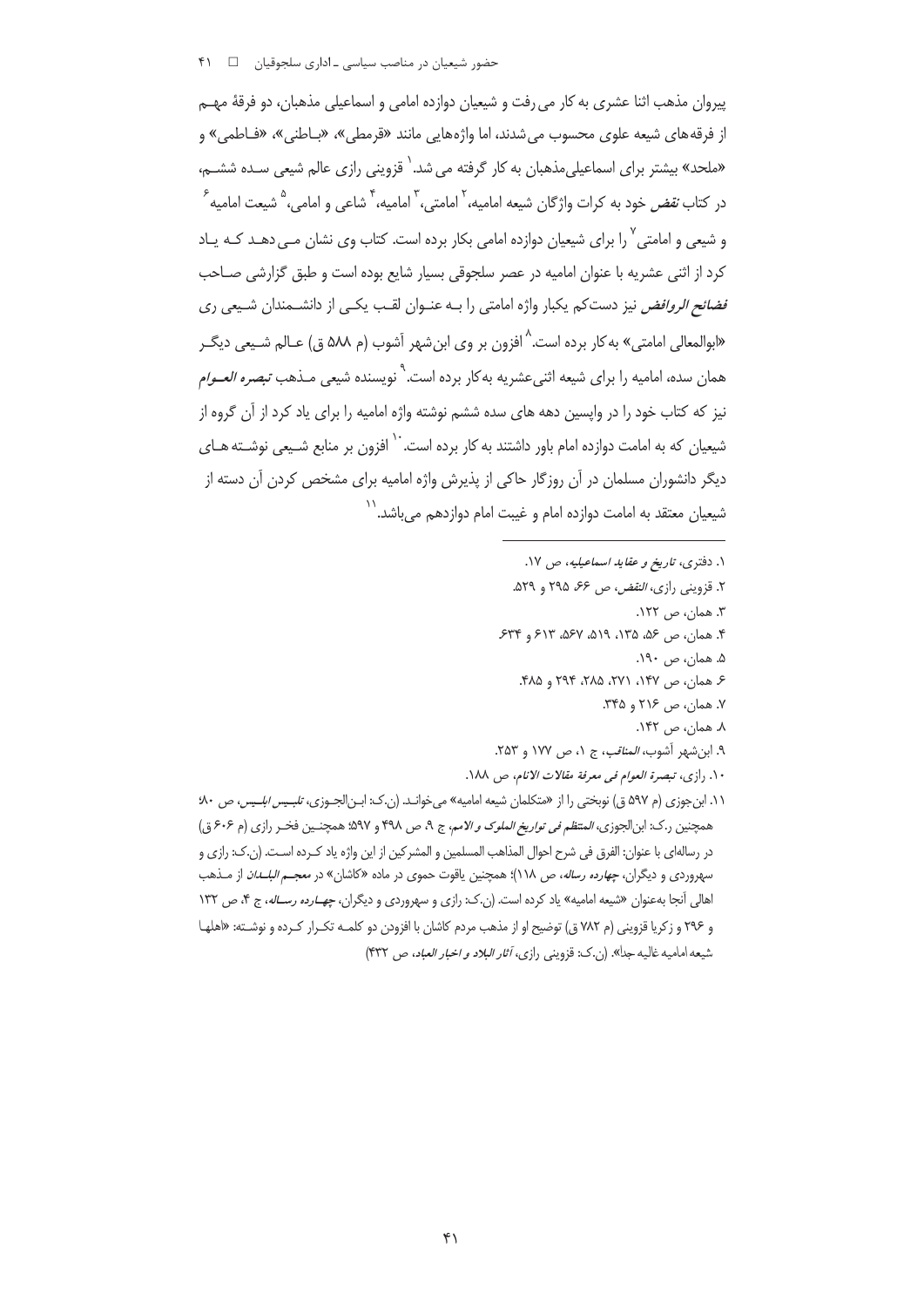#### منابع و مآخذ

١. ابن اثير، عزالدين علي، *الكامل، بي*روت، دارالفكر، ١٤١٣ ق. ۲. ــــــــــــــــــــــــــــــــــ تاريخ بزرگ اسلام *و ايران (الكامــل)*، ترجمــه ابوالقاســم حالـت، تهـران، مؤسسـه مطبوعات علمي، بي تا. ٣. ابنالجوزي، عبدالرحمن بن عليي، *المنتظم في تواريخ الملوك والامم*، حيـدرآباد هنـد، مطبعـة دايرةالمعارف عثماني، بيروت، دار الفكر، ١٣٥٧ / ١٤١٥ ق / ١٩٩٥ م. دانشگاهی، ۱۳۶۸. ٥. ابن شهر آشوب، محمد بن علي، *المناقب*، به تصحيح سيد هاشم رسولي محلاتي، قم، علامه، ہے ، تا. ٦. ابن قدامه، عبد الله بن احمد، *المغنى*، بيروت، دار الكتاب العربي، بي تا. ٧. ابن كثير، محمد، *البداية والنهاية*، بيروت، دار احياء التراث العربي، ١٤١٣ ق. ٨. ابوالرجا قمي، نجمالدين، ت*اريخ الوزرا*، بـه كوشـش محمـدتقي دانـش پـژوه، تهـران، مؤسسـه مطالعات و تحقیقات فرهنگے ، ۱۳۶۳. ۹. احمدی طالشیان، محمدرضا، تح*ول مفهوم حاکم جائ*ر در فقه سی*اسی شسیعه*، تهران، مرکز اسناد انقلاب اسلامی، ١٣٨٨. ۱۰. اشیولر، بر تولد، ت*اریخ ایسران در قسرون نخسستین اسلامی*، ترجمـه جـواد فلاطـوری، مـریم میراحمدی و جلال مساوات، تهران، انتشارات علمی و فرهنگی، ۱۳۹۲. ۱۱. افندی، میرزا عبدالله، *ریاض العلمــا و حیــاض الفضــلا*، ترجمـه محمـدباقر سـاعدی، مشــهد، انتشارات آستان قدس رضوى، ١٣٦٦. ۱۲. اقبال آشتیانی، عباس، *وزارت در عهد سلاطین بزرگ سلجوقی از تاریخ تشکیل این سلسله تا* مرگ س*لطان سنجر (٥٥٢ ـ ٤٣٣ ق)*، به كوشش محمدتقى دانـش يـژوه، تهـران، انتشـارات دانشگاه تهران، ۱۳۳۸. ۱۳. انصاری، مرتضی بن محمد، *کتابالمکاسب*، قم، دار الذخائر، ۱٤۱۱ ق. ۱٤. بازورث، و دیگران، *تاریخ ایران کمبریج: از آمدن سلجوقیان تا فروپاشی دولــت ایلخانیــان*، ترجمه حسن انوشه، تهران، امير كبير، ١٣٦٦.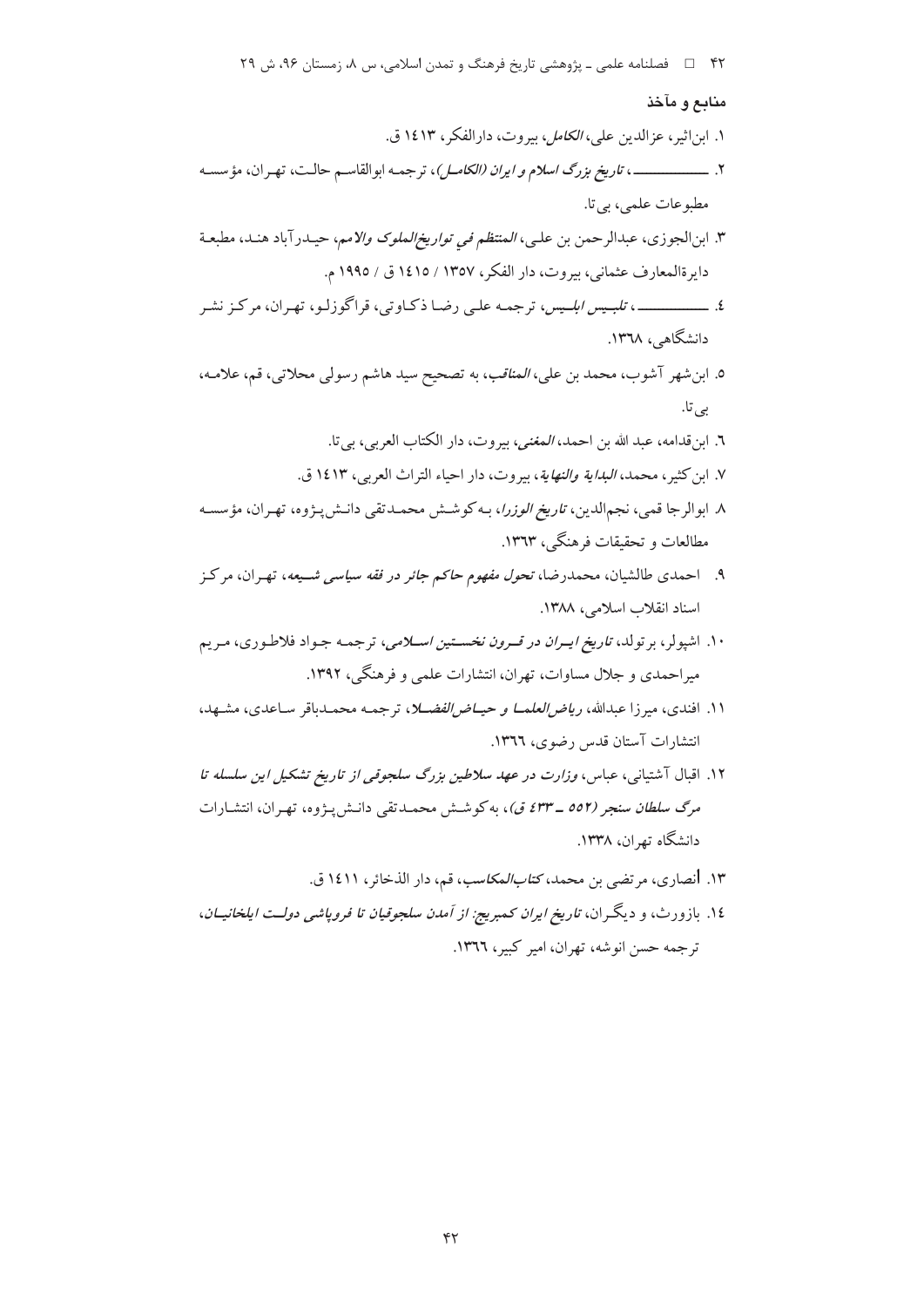- ١٥. بنداري اصفهاني، عماد فتح بن علي، ز*بدةالنصره و نخبةالعصرة (تساريخ سلســله ســلجوقي)*، ترجمه محمدحسین جلیلی، تهران، بنیاد فرهنگ ایران، ۱۳۵۲.
- ١٦. بيهقي (ابنفندق)، ابوالحسن علي بن زيد، *تــاريخ بيهــق*، تصـحيح احمـد بهمنيـار، بـيجـا، جايخانه اسلاميه، ١١٢٦ ق.
- ١٧. بيهقي، ابوالحسن على بن زيد، *لبابالانساب والالقابالاعقاب*، تحقيق سيد مهـدي رجـائي، قـم، كتابخانه آيه الله مرعشي نجفي، ١٤١٠ ق.
	- ۱۸. جناتبی، محمد ابراهیم، *ادوار اجتهاد از دیدگاه مذاهب اسلامی*، تهران، کیهان، ۱۳۷۲.
- ١٩. حسيني يزدي، ابن|لنظام محمدبن محمدبن عبدالله، *العراضة في|لحكايةالسلجوقيه*، بـه سـعي: فارل زوسهايم آلماني، ليدن، هلند، كتابخانه بيل، ١٣٣٧ ق / ١٩٠٩ م.
- ٢٠. حسيني، صدرالدين ابوالحسن على بن ناصر بن علي، *اخبار الدولةالسلجوقية*، لاهـور، چـاپ محمد اقبال، ۱۹۳۳ م.
- ۲۱. حسینی، صدرالدین ابوالحسن علی بن ناصربن علی، *زبدةالتواریخ: اخبـار امـرا و پادشــاهان* س*لجوقي*، مقدمه و تصحيح محمد نورالدين و ضياءالدين بونيات اف، ترجمه رمضـان علـي روحاللهي، تهران، سازمان چاپ وزارت فرهنگ و ارشاد اسلامي، بي تا.
- ٢٢. حلبـي، ابوالصــلاح، *الكــافي فــي الفقــه*، تحقيــق رضــا اسـتادي، اصــفهان، مكتبـة الامــام امير المومنين عليه، ١٣٦٢.
	- ٢٣. حلي، ابن ادريس، *السرائر*، قم، اسلامي، ١٤١٠ ق.
- ٢٤. حلي، ابوالقاسم نجمالدين جعفر بن حسن، *شرايعالاسلام في مســـائلالحـــلال والحــرام*، قــم، اسماعیلیان، بی تا.
- ٢٥. حلي، حسن بن يوسف،كش*فالمراد في شرح تجريدالاعتقاد*، قـم، دفتـر انتشـارات اسـلامي، ۱٤۰۷ ق.
	- ٢٦. حموي، ياقوت، معجم *البلدان*، بيروت، داربيروت، ١٤٠٨ ق / ١٩٨٨ م.
- ۲۷. حنبلی، ابن عماد، *شذرات الذهب فی اخبار من ذهـب*، بیـروت، دار الفکـر للطباعـة و النشـر، ١٤٠٨ ق / ١٩٨٨ م.
	- ٢٨. خواندمير، غياثالدين، حبي*بالسير في اخبار افراد بشر*، بمبئي، بي نا، ١٨٥٨ م.
		- ٢٩. ــــــــــــــــــــــــــ، دستورالوزراء، تصحيح سعيد نفيسي، تهران، اقبال، ١٣٥٥.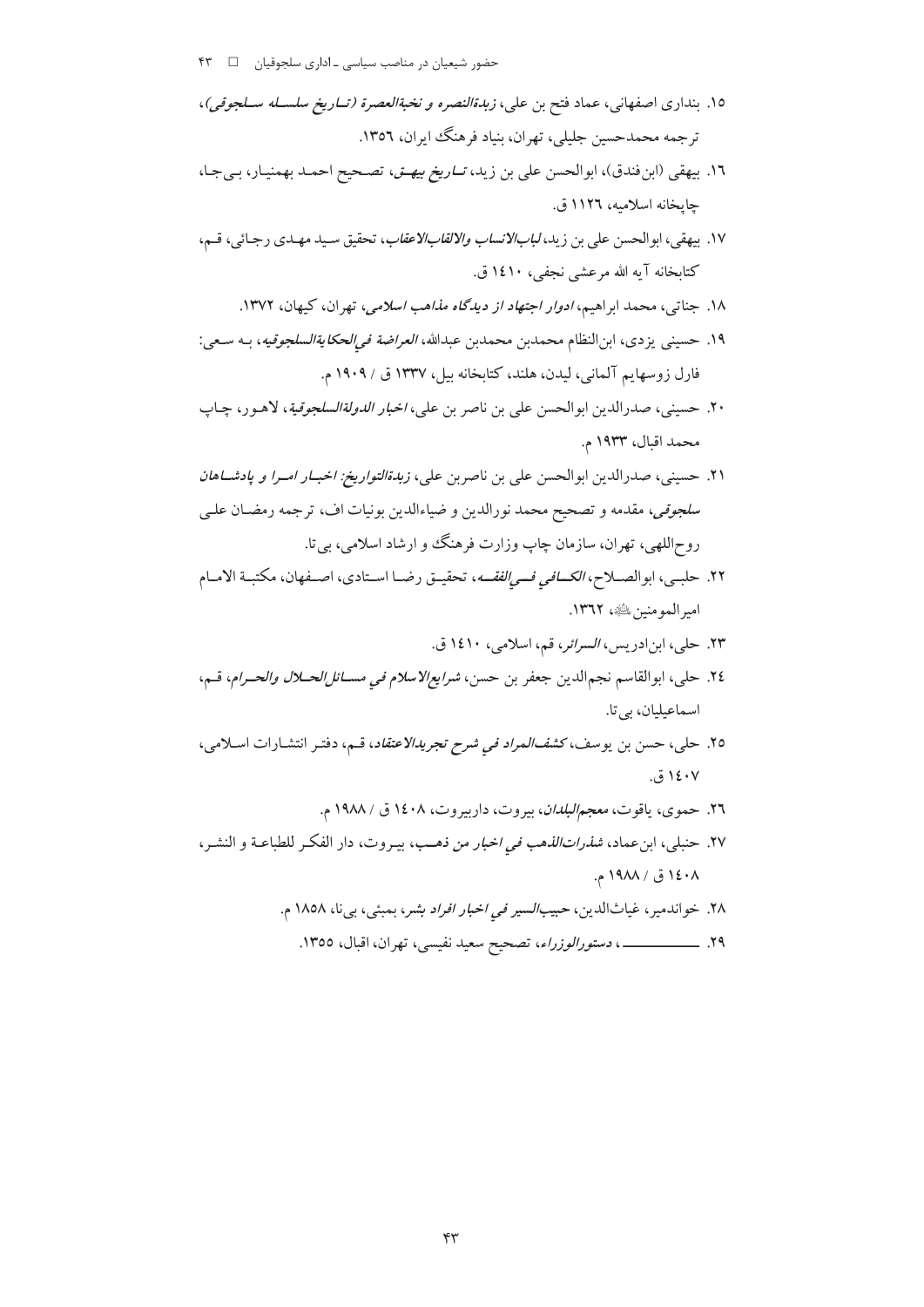۴۴٪ ه استان دار بازوهشي تاريخ فرهنگ و تمدن اسلامي، س ۸، زمستان ۹۶، ش ۲۹

- ۳۰. دفتری، فرهاد، *افسانههای حشاشین یــا اســطورههــای فــدائیان اســماعیلی،* ترجمـه فریـدون بدرهای، تهران، پژوهشهای فرزان روز در تاریخ آل سلجوق، ۱۳۷۷.
- 
- ۳۲. رازی، ابوالفتوح حسین بن علـی، *روض الجنــان و روح|لجنــان*، مشــهد، بنیـاد پــژوهش۵مـای آستان قدس رضوى، ١٣٦٨.
- ۳۳. رازی، علی بن بابویه، فهرست منتجب الدین، تحقیق جلال الدین محدث ارمـوی، قـم، مهـر،  $1147$
- ٣٤. رازي، محمد بن حسين، تبصرةالعوام في معرفة مقالاتالانام، به تصحيح عباس اقبال، تهران، اساطير، ١٣٦٤.
- ٣٥. راوندي، محمد بن علي بن سليمان، *راحـةالصــدور و أيــةالســرور در تــاريخ آل ســلجوق*، تصحيح محمد اقبال، تهران، اميركبير، ١٣٦٤.
	- ۳٦. ربانبي گلپايگانبي، علي، *فرق و مذاهب کلامي*، قم، مرکز جهانبي علوم اسلامي، ۱۳۸۱.
- ۳۷. رضوی، رسول، «دفاع از امامیه و برائت از اسماعیلیه در النقض»، مجموعـه مقـالات *گنگــره* بزرگداشت عبدالجلیل رازی قزوینی، تهران، چاپ مجلس شورای اسلامی، ۱۳۹۱.
	- ٣٨. شهرستاني، عبدالكريم، *الملل والنحل*، تحقيق محمدبن فتح، قاهره، مكتبة المصريه، بي تا.
		- ۳۹. صفا، ذبیح الله، ت*اریخ ادبیات ایران*، تهران، فردوسی، ۱۳۷۲.
- ٤٠. طبرسي، احمد بن علي، اعلام *الورى باعلام الهدى*، قـم، مؤسسـة آلالبيـت لاحيـاء التـراث،  $.5151V$
- ٤١. طبر سي، حسن بن فضل، *مجمع البيان في تفسير القرآن*، تحقيق على كرمي، ترجمه محمدرضا انصاري، تهران، فراهاني، بي تا.
	- ٤٢. طبري، محمد بن جرير، ت*اريخ طبري*، ترجمه ابوالقاسم پاينده، تهران، اساطير، ١٣٧٥.
		- ٤٣. طوسي، ابي جعفر محمد بن حسن، *النهايه*، قم، قدس، بي تا.
	- ٤٤. طوسي، خواجه نظامالملك، *سيرالملوك (سياستنامه)*، تهران، علمي فرهنگي، ١٣٦٤.
		- ۵٤. عارفی، محمد اکرم، *اندیشه سیاسی طبرسی*، قم، بوستان کتاب، ۱۳۸۹.
- ٤٦. عبيدلي، ابي الحسن، ت*هذيب الانساب و نها ية الاعقاب*، تحقيـق محمـد كـاظم محمـودي، قـم،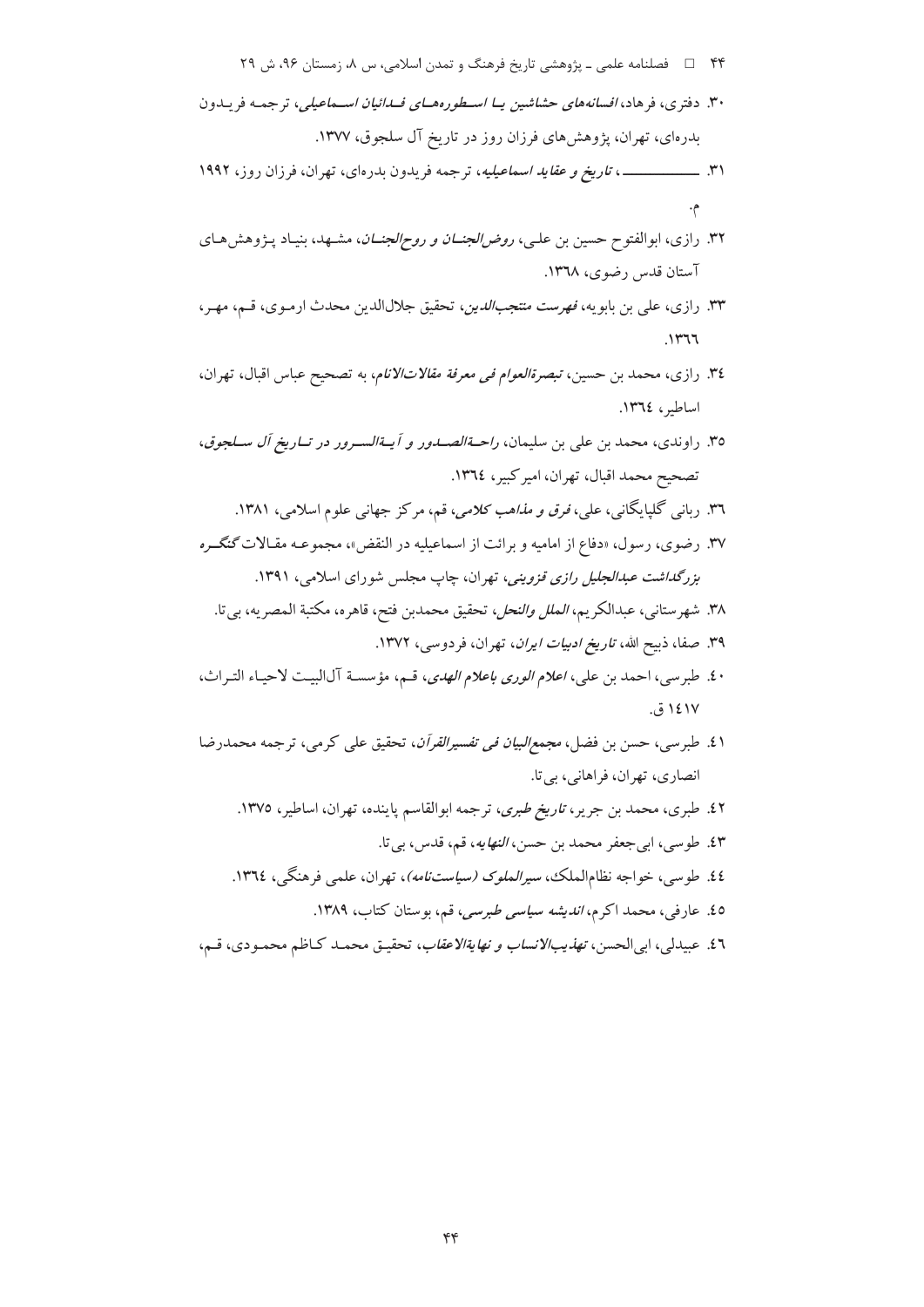كتابخانه آيه الله نجفي مرعشي، ١٤١٣ ق. ٤٧. علمالهدي، سيدمرتضي، *رسائل الشريفالمرتضي*، قم، دارالقرآن الكريم، ١٤٠٥ ق. ٤٨. فخرالدين رازي و شهاب الدين سهروردي و ديگران، *چهـارده رســاله*، ترجمـه و تصـحيح سید محمد باقر سبزواری، تهران، انتشارات دانشگاه تهران، ۱۳٤۰. ٤٩. فيض كاشاني، ملامحسن، *مفاتيح الشرايع،* قم، خيام، ١٤٠١ ق. ٥٠. قزويني رازي، عبدالجليل، *الـنقض*، تصحيح و تحقيـق ميـرجلال الـدين محـدث ارمـوي، تهران، انجمن آثارملي، ١٣٥٨. ٥١. قزويني، زكريا بن محمد بن محمود، *آثارالبلاد و اخبارالعباد*، بيروت، دار صـادر، ١٤٠٤ ق / ١٩٨٤ م. ٥٢. كديور، جميله، تح*ول گفتمان سياسي شيعه در ايران*، تهران، طرح نو، ١٣٧٨. ٥٣. كركوش الحلي، يوسف، ت*اريخ حله*، منشورات المكتبة الحيدريه، ١٣٨٥ ق. 0٤. كرمـاني، حميدالـدين احمـدبن عبـدالله، ر*احـةالعقــل*، تحقيـق مصـطفى غالـب، بيـروت، دارالانس، ۱۹۸۳ م. 00. کلوزنر، کارلا، *دیوانسالاری در عهد سلجوقی،* ترجمه یعقوب آژند، تهران، ن<sub>ه،</sub>، ۱۳٦۳. ٥٦. ماوردي، ابوالحسن، *احكامالسلطانيه (آئين حكمراني)*، ترجمه حسين صابري، تهران، علمـي فرهنگے ، ۱۳۸۳. ٥٧. محقق حلي، ابوالقاسم نجم الدين جعفر بن حسن، *شرايع/لاسلام في مسائل الحلال والحـرام*، قم، اسماعیلیان، بی تا. ٥٨. مروزي الازوارقاني، اسماعيل، *الفخري في انسابالطالبيين*، تحقيق سيد مهدي رجـائي، قـم، كتابخانه آيه الله العظمى مرعشى نجفي، ١٤٠٩ ق. ٥٩. مستوفى، حمدالله، ت*اريخ گزيده*، به اهتمام عبدالحسين نوايي، تهران، امير كبير، ١٣٦٢. ۲۰. مشکور، محمد جواد، *تاریخ شیعه و فرقههای اسلام تا قرن چهارم*، تهران، اسلامی، ۱۳٦۲. ٦١. مفيد، محمد بن محمد نعمان، *اوائل المقالات في المذاهب والمختارات*، قم، مكتبـة الـدلوري، ۱۳۷۱ ق.

٦٢. منتجب الدين، على بن احمد، عتب*ة الكتبه*، تصحيح محمـد قزوينـي، عبـاس اقبـال، تهـران، اساطير، ١٣٨٤.